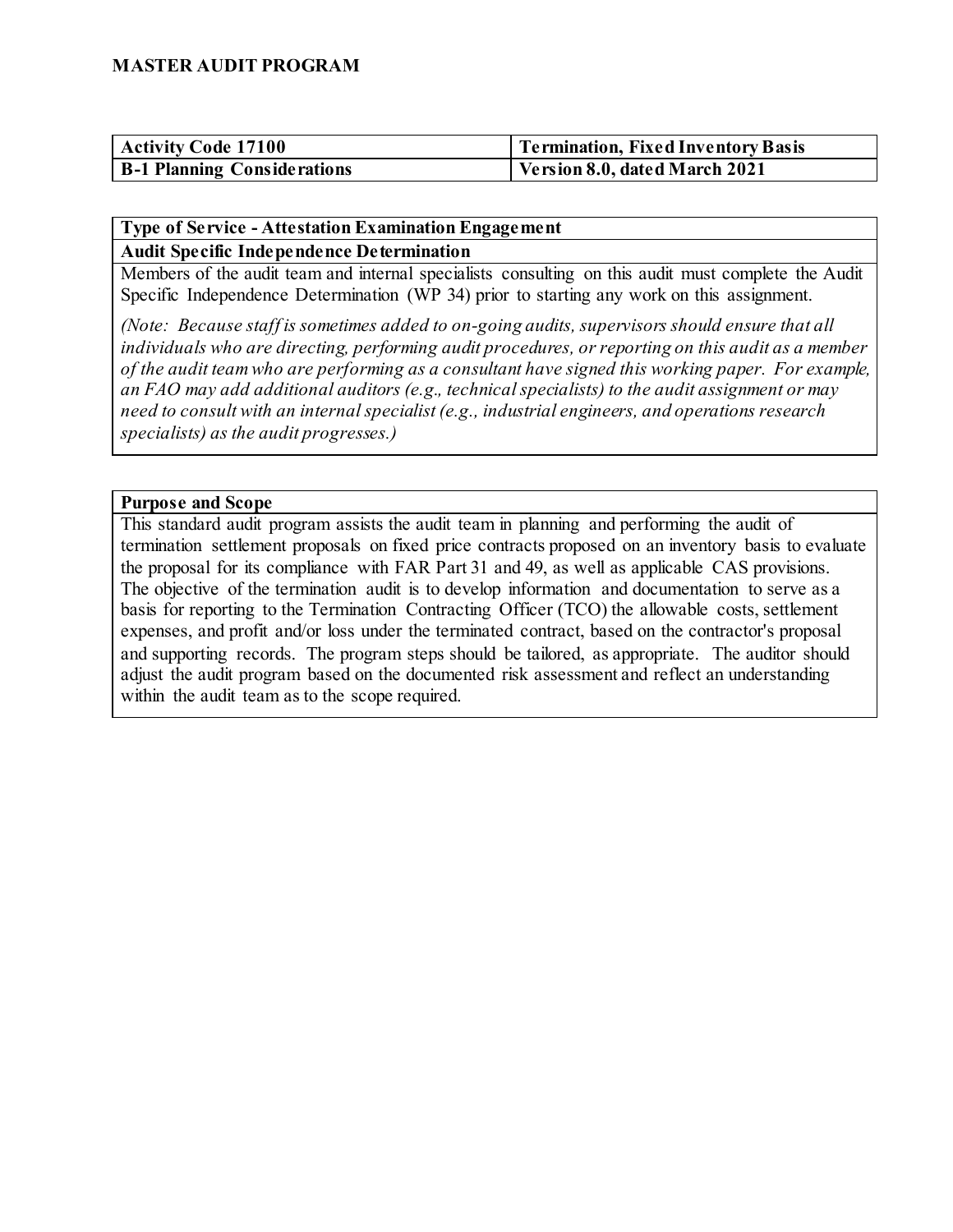#### **Planning Considerations**

1. If this is an audit of a terminated subcontract proposal, coordinate with the TCO and DCAA office cognizant over the higher-tier contractor to ensure that the Government will derive a benefit for performing an audit of any subcontract termination settlement proposals under the threshold for obtaining certified cost or pricing data. For subcontract proposals over the threshold for obtaining certified cost or pricing data coordination is necessary to obtain relevant information and consider the impact of any reviews performed by DCAA or the higher-tier contractor on the subcontractor settlement proposal.

2. If this is an audit of a terminated subcontract, determine at the start of the audit whether the subcontractor will have any restrictions or reservations on the release of the audit report to the higher-tier contractor. If so, promptly notify the TCO or appropriate contracting authority to determine whether the settlement proposal audit should be continued. The TCO, working with the higher-tier contractor, may be able to remove the subcontractor's restrictions or reservations. Follow the guidance in CAM 10-210.4 if the audit is completed at the request of the TCO, despite the subcontractor's restrictions or reservations.

3. Prior to commencing the audit, review Agency guidance that may impact the audit and adjust the scope and procedures appropriately.

#### **References**

1. DoD CAS Working Group Guidance 77-15

2. CAM Chapter 12 (Auditing Terminated Contracts)

3. FAR Part 49 – Termination of Contracts

4. FAR 31.205-42 – Termination Costs

5. FAR 45.6 – Reporting, Reutilization and Disposal

6. CAM Appendix B, " Specialist Assistance"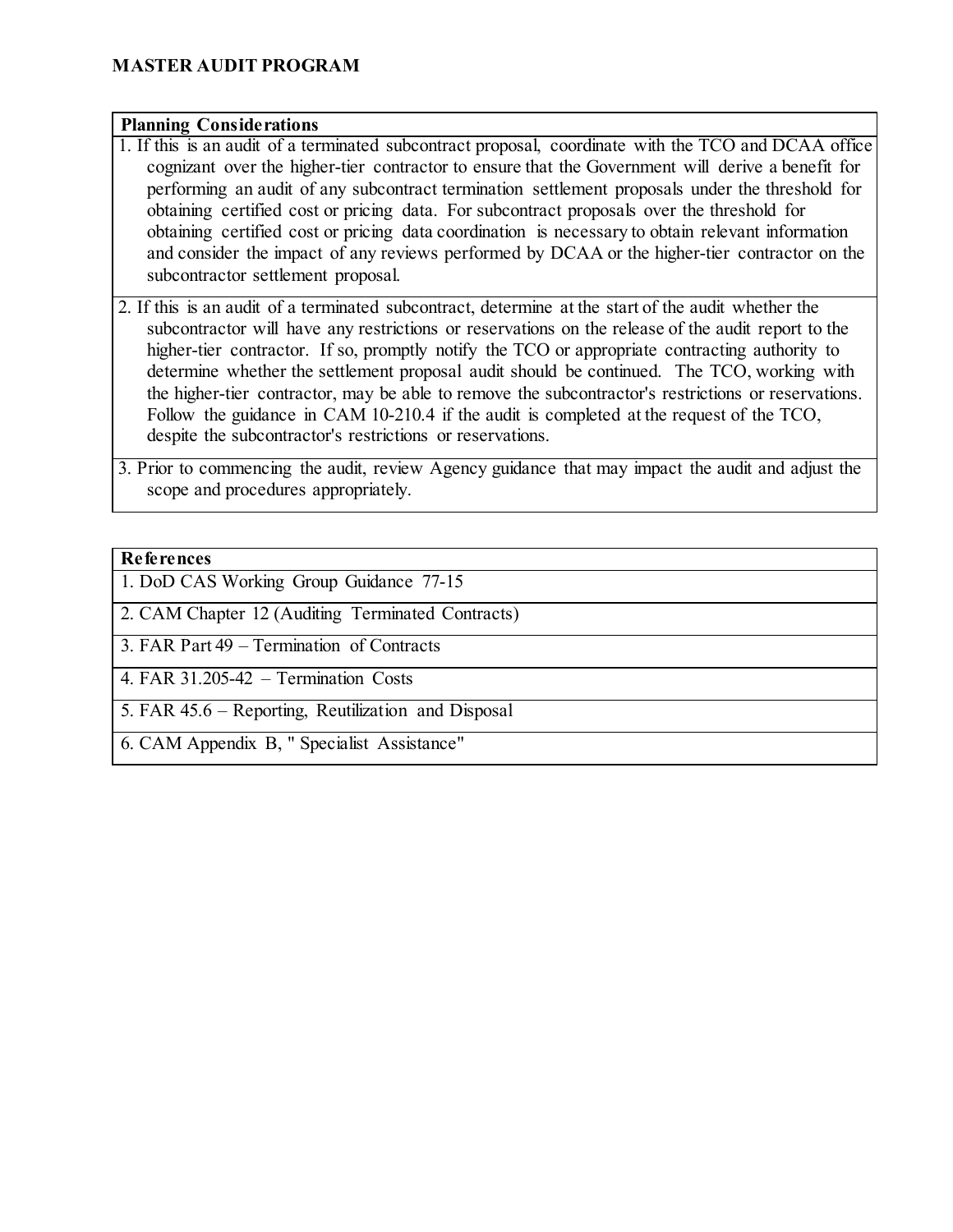| <b>B-1 Preliminary Steps</b>                                                    | <b>WP</b> Reference |
|---------------------------------------------------------------------------------|---------------------|
| Version 8.0, dated March 2021                                                   |                     |
| <b>INITIAL COMMUNICATIONS AND ADEQUACY</b>                                      |                     |
| 1. Review the audit request for any special requirements and communicate with   |                     |
| the requestor as soon as practical to:                                          |                     |
| a. Confirm your understanding of the expectations and discuss any specific      |                     |
| concerns.                                                                       |                     |
| b. Discuss the requestor's planned termination timeline.                        |                     |
| c. Request a copy of the termination notice issued to the contractor and        |                     |
| determine if they have held the termination conference. If the                  |                     |
| conference has not yet occurred, request that we be invited to attend. If       |                     |
| the conference has occurred, request copies of the minutes if available.        |                     |
| Discuss any special instructions, prior approvals or agreements with the<br>d.  |                     |
| contractor that may impact the audit.                                           |                     |
| e. Discuss whether the requestor has planned or already requested technical     |                     |
| evaluations (e.g., Inventory Verification) and/or audits of subcontractor       |                     |
| settlement proposals. If requested, determine the scope of the request,         |                     |
| the work performed and modify the audit program accordingly.                    |                     |
| If the applicable indirect rates have not been settled, discuss if the<br>f.    |                     |
| requestor is willing to wait for the rates to be settled or plans to use the    |                     |
| authority under FAR 49.201 to settle the indirect termination costs.            |                     |
| Document their response and adjust the audit scope accordingly.                 |                     |
| If the request for audit is for parts of a proposal, except as provided<br>g.   |                     |
| under FAR 49,303-4, and based on past experience at the contractor, the         |                     |
| team's professional judgment identifies that additional cost areas should       |                     |
| be examined, the team should discuss expanded audit coverage and then           |                     |
| communicate the recommendation to expand audit coverage to the TCO.             |                     |
| If the team determines a lesser scope of audit will assist the TCO,             |                     |
| communicate reduced audit coverage. If the TCO does not concur, gain            |                     |
| an understanding of the reasons and discuss among the team.                     |                     |
| Contact the cognizant FLA for assistance, if needed. If the TCO does not        |                     |
| agree to the recommendation to expand or reduce the audit request and the       |                     |
| team is not convinced by the TCO's reasons, consider elevating the issue to     |                     |
| the Region/CAD for coordination with the command's Director of                  |                     |
| Terminations or equivalent position. Proceed with the audit process for the     |                     |
| requested services while coordination is proceeding in other channels.          |                     |
| Discuss with the TCO whether the audit scope should include steps to            |                     |
| determine if the profit or fees calculation is per contract terms. If profit or |                     |
| fee will not be subject to audit, the auditor should document the               |                     |
| conversation with the TCO and modify the audit program to remove steps          |                     |
| dealing with profit or fee (Section H).                                         |                     |
| 2. Examine the adequacy of the settlement proposal and supporting schedules     |                     |
| using the Settlement Proposal (Inventory Basis) Adequacy Tool. Note any         |                     |
| areas requiring further consideration and adjust the audit program              |                     |
| accordingly.                                                                    |                     |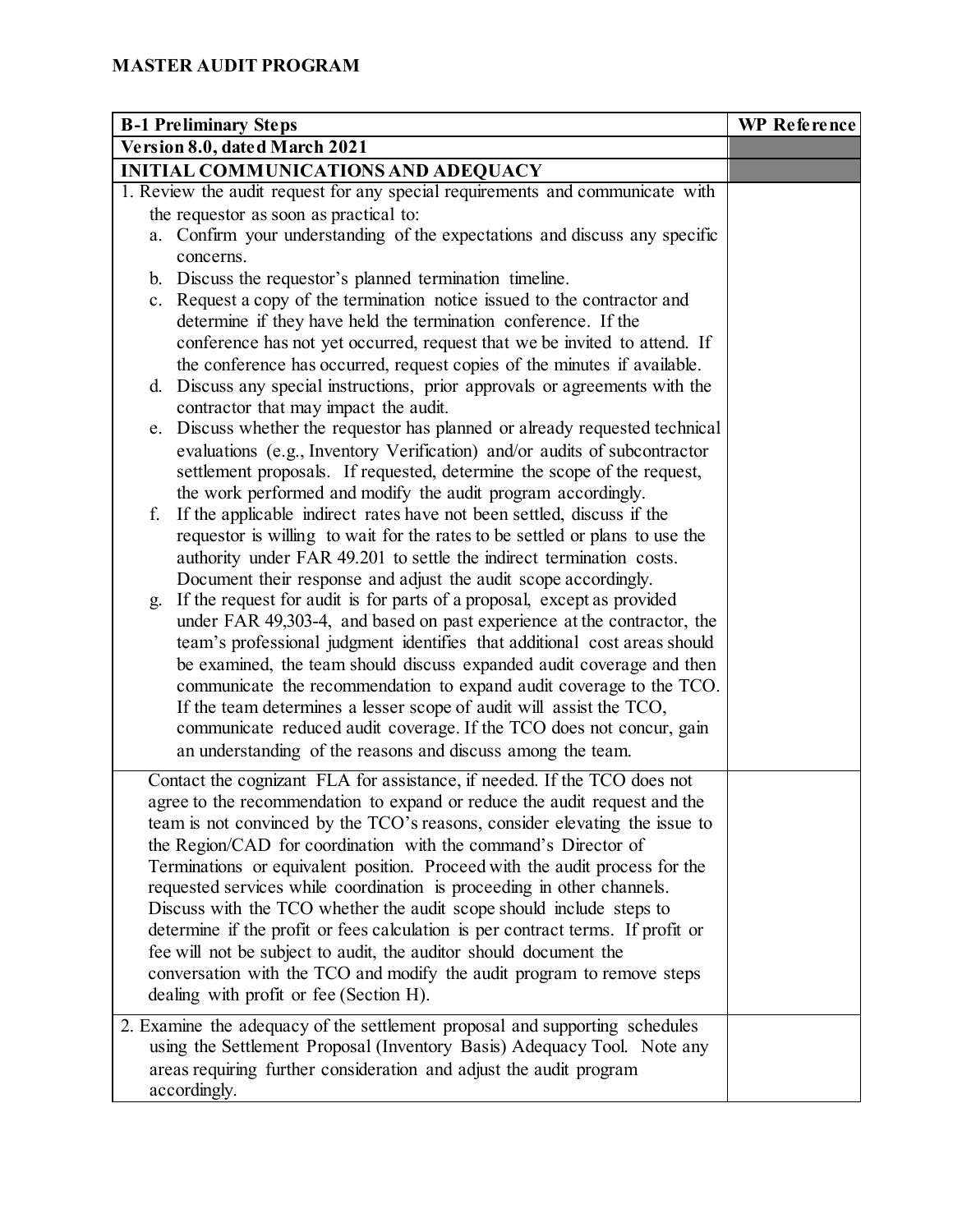| <b>B-1 Preliminary Steps</b>                                                                                                                                                                                                                                                                                                                                                                                                              | <b>WP Reference</b> |
|-------------------------------------------------------------------------------------------------------------------------------------------------------------------------------------------------------------------------------------------------------------------------------------------------------------------------------------------------------------------------------------------------------------------------------------------|---------------------|
| 3. Notify the appropriate contracting officer of the commencement of the risk                                                                                                                                                                                                                                                                                                                                                             |                     |
| assessment and that the expected completion date will be provided in the                                                                                                                                                                                                                                                                                                                                                                  |                     |
| formal acknowledgement letter once the risk assessment is complete. The                                                                                                                                                                                                                                                                                                                                                                   |                     |
| acknowledgement process should be performed in accordance with the                                                                                                                                                                                                                                                                                                                                                                        |                     |
| procedures in CAM 4-104.                                                                                                                                                                                                                                                                                                                                                                                                                  |                     |
| 4. Coordinate with the contractor and obtain a walkthrough of the termination<br>settlement proposal to gain an understanding of the basis of each cost<br>element of the proposal (or part(s) of the proposal), the related supporting<br>documentation, and the relevant policies/procedures and processes related to<br>significant cost elements. Invite the TCO.<br>As part of this walkthrough, request the contractor to identify: |                     |
| If the cutoff is in accordance with the termination notice or promptly<br>upon receipt. For items not terminated in a timely manner, obtain an<br>understanding of the basis.                                                                                                                                                                                                                                                             |                     |
| If the termination notice was issued to all subcontractors in a timely<br>٠<br>manner. If not, obtain and document the contractor's explanation for not<br>providing timely notification.                                                                                                                                                                                                                                                 |                     |
| If the termination settlement proposal contains costs already covered by<br>٠<br>an equitable adjustment proposal or claim (CAM 12-103). If so, have<br>the contractor identify these costs and request a copy of the equitable<br>adjustment proposal.                                                                                                                                                                                   |                     |
| 5. During the entrance conference, or other appropriate meeting, make specific                                                                                                                                                                                                                                                                                                                                                            |                     |
| inquiries of contractor management and other appropriate parties regarding                                                                                                                                                                                                                                                                                                                                                                |                     |
| the following:                                                                                                                                                                                                                                                                                                                                                                                                                            |                     |
| Their knowledge of any actual, suspected, or alleged fraud or<br>a.<br>noncompliance with laws and regulations affecting the period of time<br>corresponding to the subject matter under audit (AT-C 205.32).                                                                                                                                                                                                                             |                     |
| Whether any investigations or legal proceedings, that are significant to<br>b.<br>the engagement objectives, have been initiated or are in process with<br>respect to the period of time corresponding to the subject matter.<br>(GAGAS 7.14)                                                                                                                                                                                             |                     |
| The existence of other audits and studies (performed by other than<br>c.<br>DCAA) that relate to the subject matter under audit. If yes, have the<br>contractor explain the audits and studies performed, any related findings<br>or recommendations, and any contractor corrective actions taken.<br>(GAGAS 7.13)                                                                                                                        |                     |
| Note: Specifically document in the working papers; the inquiries and the                                                                                                                                                                                                                                                                                                                                                                  |                     |
| corresponding responses as well as how the responses affect the                                                                                                                                                                                                                                                                                                                                                                           |                     |
| performance of the engagement.                                                                                                                                                                                                                                                                                                                                                                                                            |                     |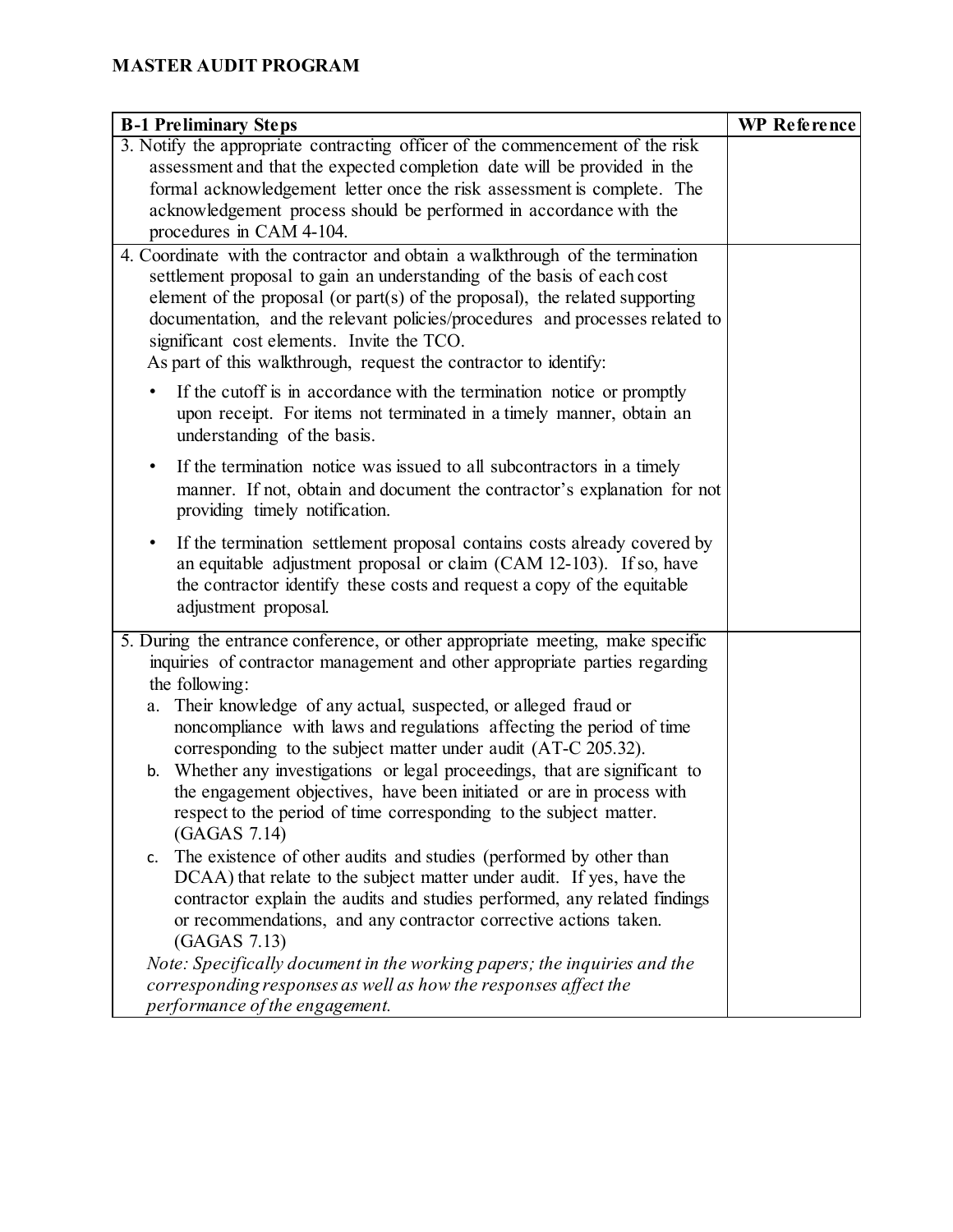| <b>B-1 Preliminary Steps</b>                                                    | <b>WP</b> Reference |
|---------------------------------------------------------------------------------|---------------------|
| 6. Obtain the contractor-prepared contract brief. If the contractor has not     |                     |
| adequately briefed the contract, brief the contract for any special/significant |                     |
| contract terms or provisions that impact the reimbursement or allowability      |                     |
| of costs incurred (e.g., special termination cost limitations, specified        |                     |
| unallowable costs, funding ceilings, cost sharing clauses, etc.). Pay           |                     |
| particular attention to the termination clause, First Article Approval clause   |                     |
| and other clauses in Section H included in the contract. Document the           |                     |
| impact, if any, on the audit scope from items discovered from the contract      |                     |
| brief.                                                                          |                     |
| 7. Review permanent files, CAS disclosure statement (if applicable), contractor |                     |
| policies and procedures for the year(s) under audit, and any prior related      |                     |
| audits (e.g., business system deficiency reports, CAS audits, DCMA              |                     |
| purchasing system review, etc.) to identify potential audit leads or            |                     |
| inconsistent treatment of similar costs to be considered in establishing the    |                     |
| audit scope.                                                                    |                     |
| 8. Review the permanent file to determine if previous audits included findings  |                     |
| and recommendations related to the subject matter under audit. If there         |                     |
| were findings material to the subject matter, document this information in      |                     |
| the risk assessment and perform the following procedures:                       |                     |
| a. Ask contractor management if corrective actions were taken to address        |                     |
| findings and recommendations reported in previous DCAA audits (e.g.,            |                     |
| questioned costs, business system deficiencies, CAS audits) that are            |                     |
| relevant to the subject matter of audit. If yes, have contractor explain        |                     |
| corrective actions taken and determine if additional audit procedures           |                     |
| should be included in the fieldwork to test the corrective actions.             |                     |
| (GAGAS 7.13)                                                                    |                     |
| b. Document the results of the inquiry and the impact of the corrective         |                     |
| actions to the subject matter under audit.                                      |                     |
| 9. Review permanent file to determine if the contractor has previously provided |                     |
| other studies or audits (e.g., summary listing of internal audits or external   |                     |
| audit reports) that directly relate to the subject matter under audit. If there |                     |
| are no other studies or audits, document that information and perform the       |                     |
| procedures below.                                                               |                     |
| a. Ask contractor management if internal audits were performed. If yes,         |                     |
| request contractor provide a summary listing of the internal audits that        |                     |
| would assist us in understanding and evaluating the efficacy of the             |                     |
| internal controls relevant to the subject matter of the audit.                  |                     |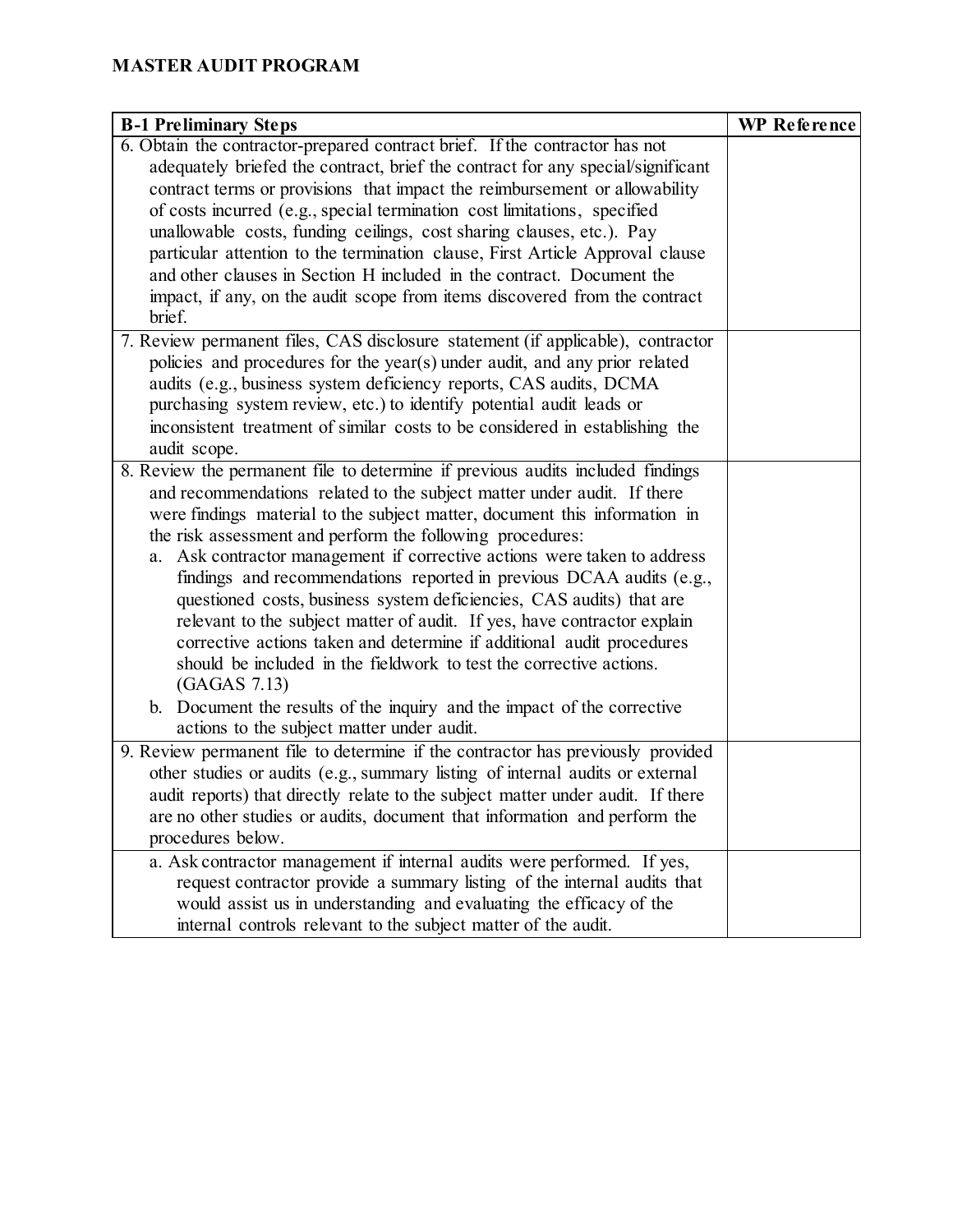| <b>B-1 Preliminary Steps</b>                                                                                                                                                                                                                                                                                                                                                                                                                                                                                                                                                                                                                                                                                                                    | <b>WP Reference</b> |
|-------------------------------------------------------------------------------------------------------------------------------------------------------------------------------------------------------------------------------------------------------------------------------------------------------------------------------------------------------------------------------------------------------------------------------------------------------------------------------------------------------------------------------------------------------------------------------------------------------------------------------------------------------------------------------------------------------------------------------------------------|---------------------|
| b. If the review of the perm file or the contractor identifies relevant internal                                                                                                                                                                                                                                                                                                                                                                                                                                                                                                                                                                                                                                                                |                     |
| audits:                                                                                                                                                                                                                                                                                                                                                                                                                                                                                                                                                                                                                                                                                                                                         |                     |
| Determine if access to these reports is necessary to complete the<br>evaluation of the relevant internal controls to support the risk<br>assessment or audit procedures related to the subject matter of the<br>audit. There must be a nexus between the internal audit reports and<br>the scope of this specific assignment.<br>Document the results of the determination in writing.<br>If assignment is at a major contractor location, coordinate with the<br>٠<br>FAO point of contact (POC) for internal audit reports to request the<br>contractor provide access to the reports.<br>If assignment is at a non-major contractor and the FAO does not<br>$\bullet$<br>have a designated POC, request the contractor provide access to the |                     |
| internal audit reports.<br>The request, issued by the FAO POC or auditor, should include<br>٠<br>information on how the internal audit report is relevant to the DCAA<br>audit. Place a copy of the request in the assignment administrative<br>working papers.                                                                                                                                                                                                                                                                                                                                                                                                                                                                                 |                     |
| c. If the review of the perm file or the contractor identifies relevant other                                                                                                                                                                                                                                                                                                                                                                                                                                                                                                                                                                                                                                                                   |                     |
| audits or studies:<br>Obtain publicly available information for the relevant other<br>Government agency audits (e.g., websites for DoD IG or other IGs,<br>service audit agencies, etc.).                                                                                                                                                                                                                                                                                                                                                                                                                                                                                                                                                       |                     |
| Make appropriate adjustments to your risk assessment and planned<br>$\bullet$<br>procedures based on the reported findings.                                                                                                                                                                                                                                                                                                                                                                                                                                                                                                                                                                                                                     |                     |
| d. Document the results of the inquiries including the response received<br>from the contractor for any request for access to internal audit reports.<br>(If access was not granted this should include the contractor's rationale<br>or justification for not granting access).                                                                                                                                                                                                                                                                                                                                                                                                                                                                |                     |
| e. Determine if additional audit procedures are needed to respond to any<br>identified risk.                                                                                                                                                                                                                                                                                                                                                                                                                                                                                                                                                                                                                                                    |                     |
| 10. Determine the extent to which the termination proposal includes costs<br>previously audited. Consider the impact on to the audit scope and<br>document the reliance on any specific audit work previously performed.                                                                                                                                                                                                                                                                                                                                                                                                                                                                                                                        |                     |
| 11. Review SF 1439 Schedule of Accounting Information and determine if<br>accounting practices applied to the proposal deviate from disclosed or<br>established accounting procedures. Discuss deviations, if any, with the<br>contractor and consider the impact on the audit scope.                                                                                                                                                                                                                                                                                                                                                                                                                                                           |                     |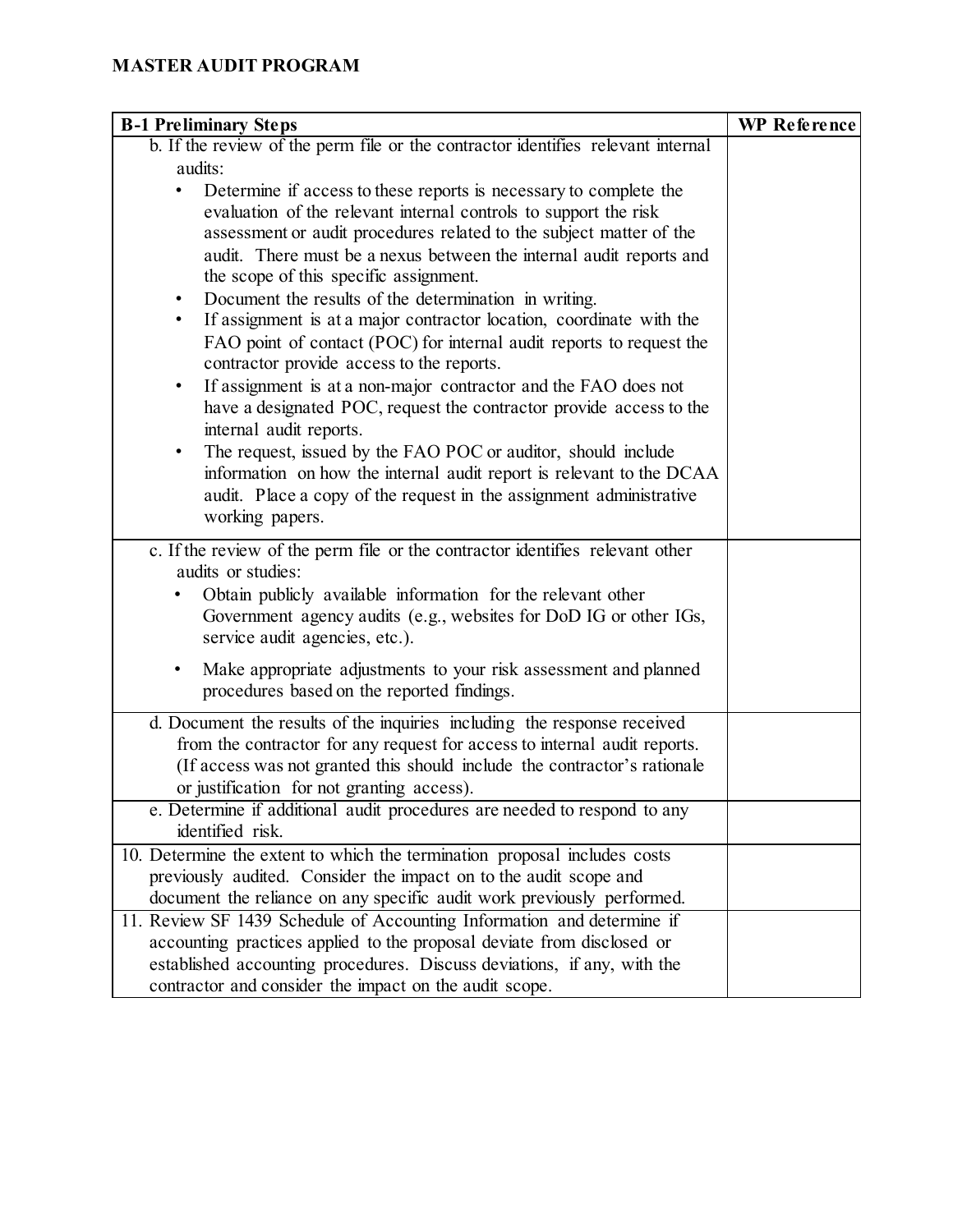| <b>B-1 Preliminary Steps</b>                                                                                                                                                                                                                                                                                                                                                                                                                                                                                                                                                                                                                                                                                                                                                 | <b>WP Reference</b> |
|------------------------------------------------------------------------------------------------------------------------------------------------------------------------------------------------------------------------------------------------------------------------------------------------------------------------------------------------------------------------------------------------------------------------------------------------------------------------------------------------------------------------------------------------------------------------------------------------------------------------------------------------------------------------------------------------------------------------------------------------------------------------------|---------------------|
| 12. Obtain and document an understanding of the contractor's settlement<br>proposal and its processes for developing the proposal (or part(s) of the<br>proposal) using the framework of WP B-2.<br>Obtain and document an understanding of the underlying processes<br>related to the specific cost areas (e.g., the basis of the costs and from<br>where the numbers/amounts are derived) that we selected for detailed<br>testing based on materiality.                                                                                                                                                                                                                                                                                                                   |                     |
| Document assessment of control risk.<br>٠                                                                                                                                                                                                                                                                                                                                                                                                                                                                                                                                                                                                                                                                                                                                    |                     |
| Document the reliance that can be placed on computerized data.                                                                                                                                                                                                                                                                                                                                                                                                                                                                                                                                                                                                                                                                                                               |                     |
| A major portion of this understanding may be obtained during the initial<br>walkthrough of the contractor's proposal and subsequent walkthrough of<br>specific processes as needed.                                                                                                                                                                                                                                                                                                                                                                                                                                                                                                                                                                                          |                     |
| 13. In accordance with FAR 49.203, the TCO will ordinarily request the<br>contractor prepare an Estimate To Complete (ETC) the contract to<br>determine if a loss adjustment is necessary (although there is not a FAR<br>requirement for the contractor to submit an ETC). Therefore, the audit<br>team should request the contractor provide the ETC, through the TCO. If<br>timely information is not provided, use alternative procedures (e.g., obtain<br>and review progress payment from EDA, obtain and review EVMS data<br>from contracting officer (if applicable)), and request technical evaluation, in<br>coordination with the contracting officer, to determine if the contractor<br>would have been in a loss position had the contract not been terminated. |                     |
| Note: If the contract has been terminated at an early stage of the contract,<br>resulting in a high degree of speculation to calculate a loss percentage, use<br>professional judgement to determine if obtaining the information is<br>warranted.                                                                                                                                                                                                                                                                                                                                                                                                                                                                                                                           |                     |
| 14. Ascertain that the total amount payable to the contractor for a settlement,<br>before deducting disposal or other credits and exclusive of settlement costs,<br>does not exceed the contract price less payments otherwise made or to be<br>made under the contract. $(FAR 49.207 - Limitation on Settlements)$                                                                                                                                                                                                                                                                                                                                                                                                                                                          |                     |
| 13. If applicable and final indirect cost rates are not available, perform<br>analytical procedures (comparative analysis and trend analysis) for indirect<br>costs. Adjust the audit scope based on the determined risk from the analysis<br>performed.                                                                                                                                                                                                                                                                                                                                                                                                                                                                                                                     |                     |
| 15. Evaluate adjusting journal entries and exception reports made just prior to<br>effective date of termination and those subsequent thereto with a retroactive<br>effect. Identify adjustments requiring further examination and explanation<br>(e.g., reclassification of post-termination costs/settlement expenses (nonfee-<br>bearing) to performance costs (fee bearing)). Seek explanations and add<br>steps to the applicable working paper section to address adjustments<br>requiring further examination.                                                                                                                                                                                                                                                        |                     |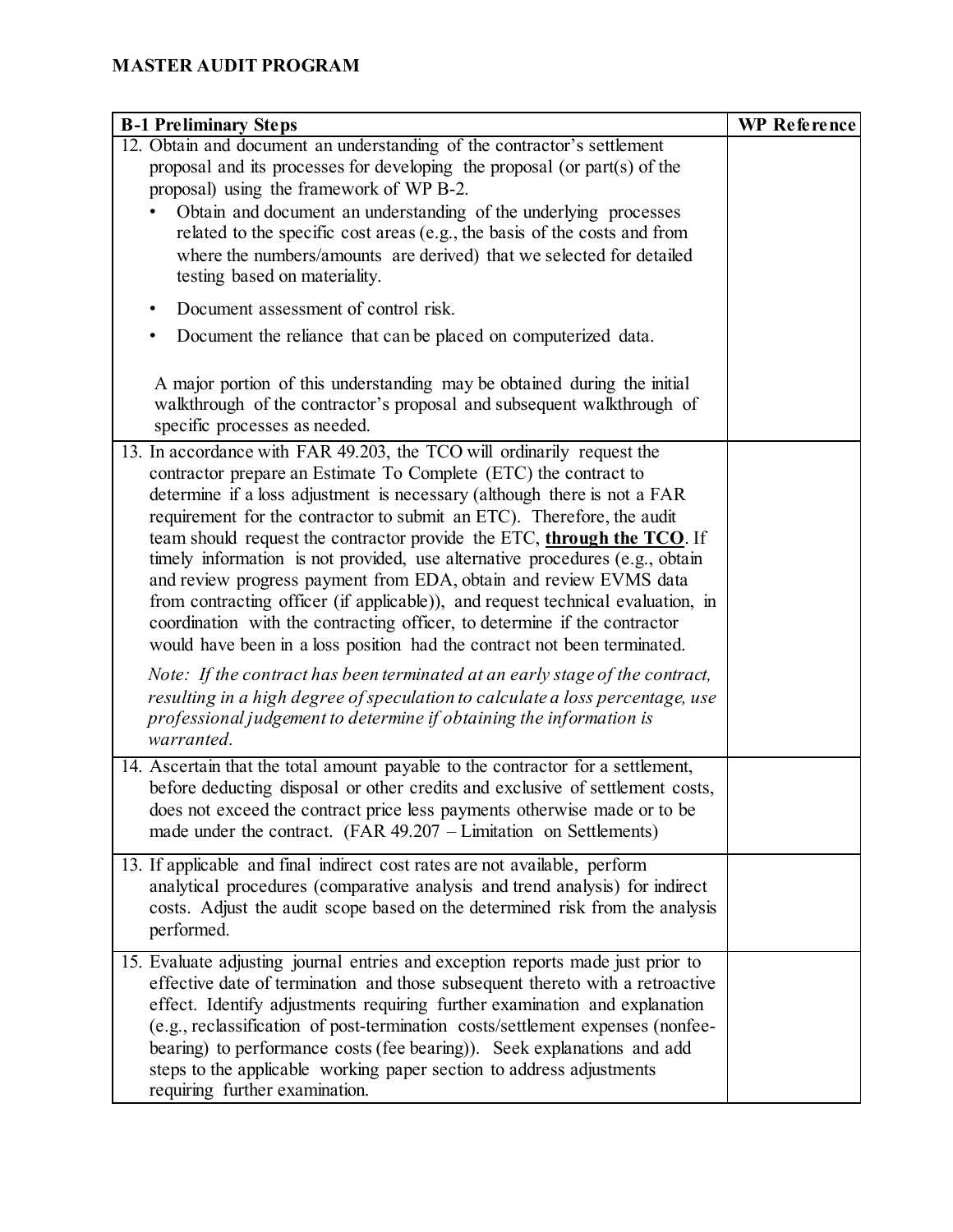| <b>B-1 Preliminary Steps</b>                                                                                                                                                                                                                                                                                                                                                                   | <b>WP</b> Reference |
|------------------------------------------------------------------------------------------------------------------------------------------------------------------------------------------------------------------------------------------------------------------------------------------------------------------------------------------------------------------------------------------------|---------------------|
| 16. Review contractor and/or Government correspondence files pertaining to                                                                                                                                                                                                                                                                                                                     |                     |
| the terminated contract/purchase order and make excerpts of pertinent                                                                                                                                                                                                                                                                                                                          |                     |
| information.                                                                                                                                                                                                                                                                                                                                                                                   |                     |
| 17. Determine if the award includes FAR clause 52.215-23, Limitations on<br>Pass-Through Charges (or Alternate I). If applicable, modify WP E-01 to<br>add steps to evaluate the contractor's compliance with FAR 52.215-23 (or<br>52.215-23 Alternate I).                                                                                                                                     |                     |
| 18. Determine the extent to which the settlement proposal includes<br>interorganizational or affiliated company charges. Perform an initial<br>assessment of significance to identify and request necessary assist audits<br>(WP B-3). (Note: Question excess charges resulting from pricing inter-<br>organizational transactions inconsistently with the provisions of FAR<br>$31.205 - 26.$ |                     |
| 19. Determine the extent to which the proposal includes inter-organizational or<br>affiliated company charges. Perform an initial assessment of significance to<br>identify and request necessary assist audits (WP B-3).<br>(Note: Question excess charges resulting from pricing inter-organizational<br>transactions inconsistently with the provisions of $FAR 31.205-26$ .)               |                     |
| 20. Determine whether assistance is needed to evaluate subcontractor costs<br>contained in the proposal. Determine whether the TCO has requested an<br>audit of the subcontractor. If not, coordinate with the TCO to request any<br>necessary audits.                                                                                                                                         |                     |
| 21. Assess the need for technical assistance based on the understanding of the<br>basis of estimate, supporting documentation available and planned detailed<br>audit steps. Document the assessment and prepare a detailed request for<br>specialist assistance if required.                                                                                                                  |                     |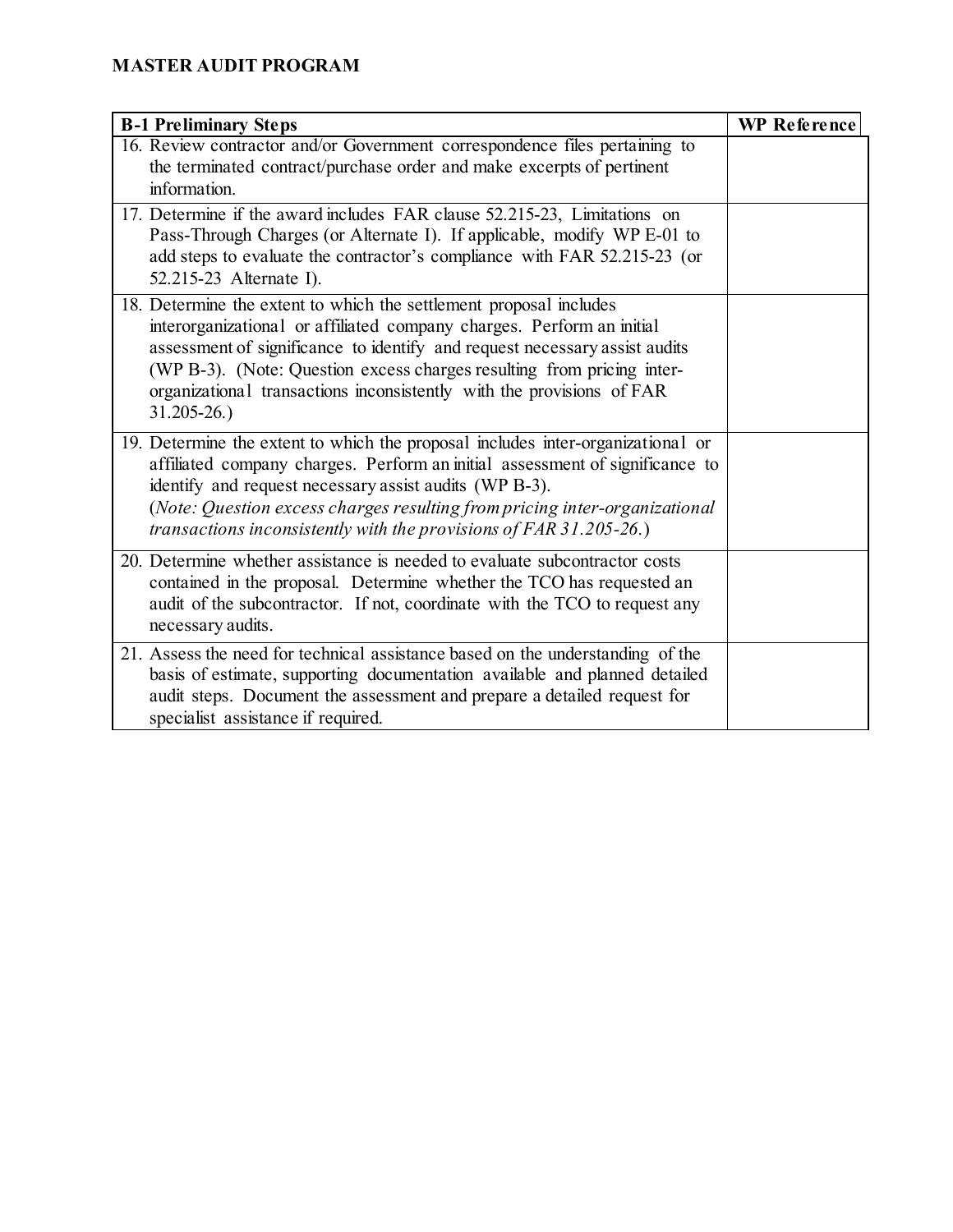| <b>B-1 Preliminary Steps</b>                                                                                                                                                                                                                                                                                                                                                                                                                     | <b>WP Reference</b> |
|--------------------------------------------------------------------------------------------------------------------------------------------------------------------------------------------------------------------------------------------------------------------------------------------------------------------------------------------------------------------------------------------------------------------------------------------------|---------------------|
| 22. Based on the team's understanding of the criteria, subject matter, and the<br>contractor and its environment, hold a planning meeting with the audit team<br>(at a minimum, Supervisor and Auditor) to discuss and identify potential<br>material noncompliances, whether due to error or fraud, that could affect the<br>subject matter.<br>The discussion should include:                                                                  |                     |
| relevant prior audit experience (e.g., questioned cost, relevant reported<br>$\bullet$<br>estimating or accounting system deficiencies),                                                                                                                                                                                                                                                                                                         |                     |
| relevant aspects of the contractor and its environment,<br>٠                                                                                                                                                                                                                                                                                                                                                                                     |                     |
| risk of material noncompliance due to fraud (e.g., the extent of financial<br>٠<br>incentives, pressures to meet budget or contractual commitments, and<br>opportunities to commit and conceal fraud). Consider the DoD IG<br>website Fraud Detection Resources for Auditors for common fraud risk<br>factors. Copy link and paste into web browser,                                                                                             |                     |
| other factors identified that increase the risk of material noncompliance<br>$\bullet$                                                                                                                                                                                                                                                                                                                                                           |                     |
| with laws and regulations, and                                                                                                                                                                                                                                                                                                                                                                                                                   |                     |
| the audit team's understanding of relevant key internal controls.<br>٠                                                                                                                                                                                                                                                                                                                                                                           |                     |
| Document the factors identified that increase the risk of material<br>noncompliance due to error or fraud that could affect the subject matter, and<br>design audit procedures to respond to the increased risk of material<br>noncompliance.                                                                                                                                                                                                    |                     |
| Communication among audit team members should continue as needed<br>throughout the audit regarding the risk of material misstatement and<br>noncompliance due to error or fraud.                                                                                                                                                                                                                                                                 |                     |
| 23. Review and discuss with your supervisor (or if appropriate, the audit team)<br>the overall results of the risk assessment and the audit scope planned in<br>response, including the detailed audit steps. Make any further adjustments<br>to the audit program steps necessary to obtain sufficient evidence to provide<br>a reasonable basis for the conclusion that will be expressed in the audit<br>report. Finalize the milestone plan. |                     |
| 24. Obtain and document supervisory approval of the risk assessment, the<br>planned scope of examination for each audit area documented in WP B and -<br>01 WPs.                                                                                                                                                                                                                                                                                 |                     |
| 25. Send a final acknowledgement memorandum to the TCO and a notification<br>letter to the contractor to formally notify them of the audit and expected<br>completion date in accordance with CAM 4-104 and CAM 4-302.3.                                                                                                                                                                                                                         |                     |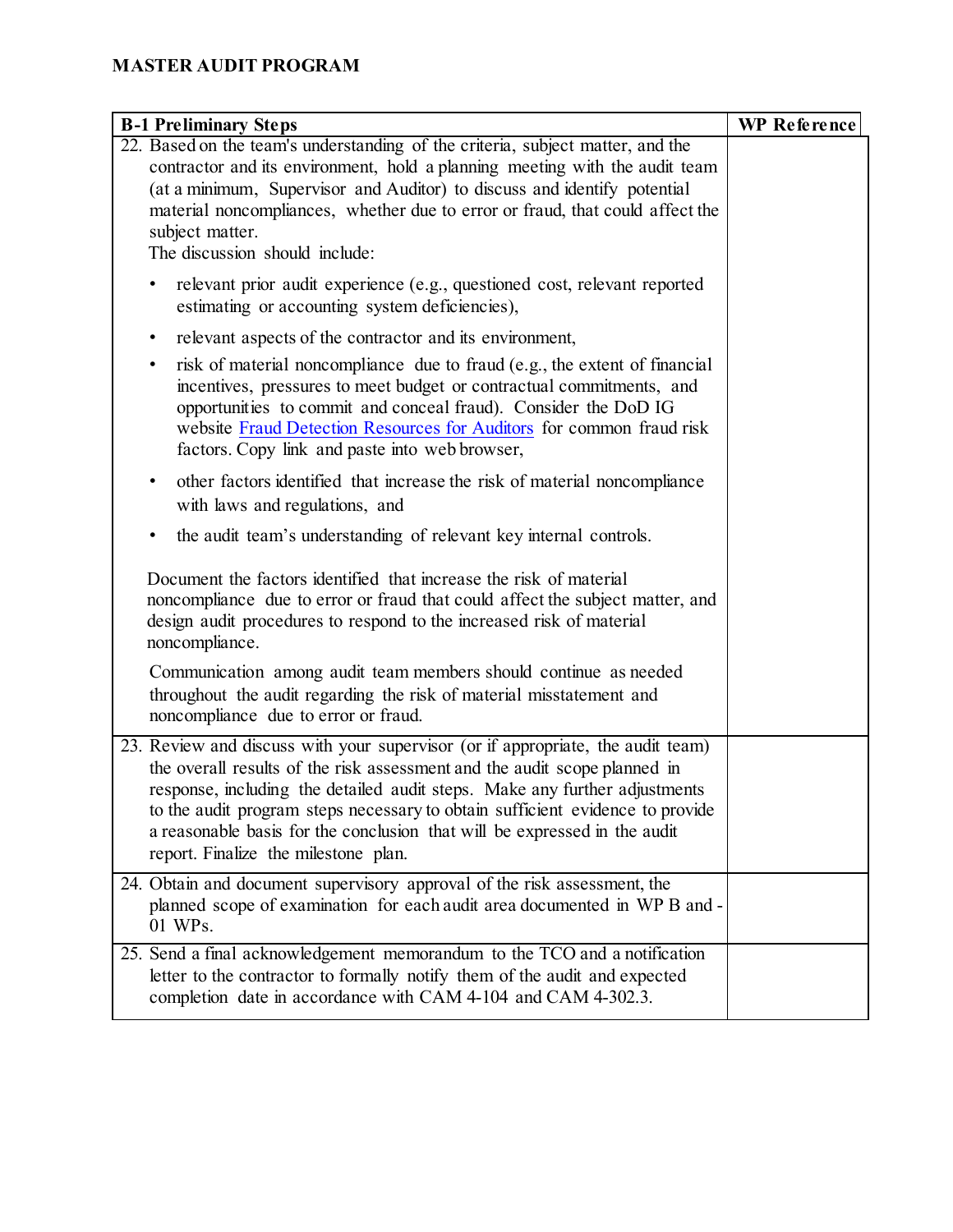| C-1 Material at Cost (Metals (SF 1435 Line 1), Raw Materials (SF 1435 Line<br>2), Purchased Parts (SF 1435 Line 3), Miscellaneous Inventory (if at cost) (SF                                                | <b>WP</b> Reference |
|-------------------------------------------------------------------------------------------------------------------------------------------------------------------------------------------------------------|---------------------|
| 1435 Line 5))                                                                                                                                                                                               |                     |
| Version 8.0, dated March 2021                                                                                                                                                                               |                     |
| 1. Reconcile the costs in the proposal that have previously been audited with the<br>contractor's books and audited costs.                                                                                  |                     |
| 2. Perform material testing procedures of metals, raw materials, purchased parts,<br>and miscellaneous inventory <i>(if at cost)</i> , as required, to opine of those items<br>of material costs.           |                     |
| a. Trace material charges to vendor invoices, purchase orders, and the<br>contractor's books and records.                                                                                                   |                     |
| b. Determine if cash discounts or rebates were deducted from invoice price or<br>otherwise credited to contracts on an equitable basis.                                                                     |                     |
| c. Determine if material handling charges and similar expenses are excluded<br>from indirect expense allocations if included in material prices.                                                            |                     |
| d. Verify that materials were required for the contract, purchased at a prudent<br>price, used on the contract, and properly accounted for as to initial charge,<br>transfer in or out, and residual value. |                     |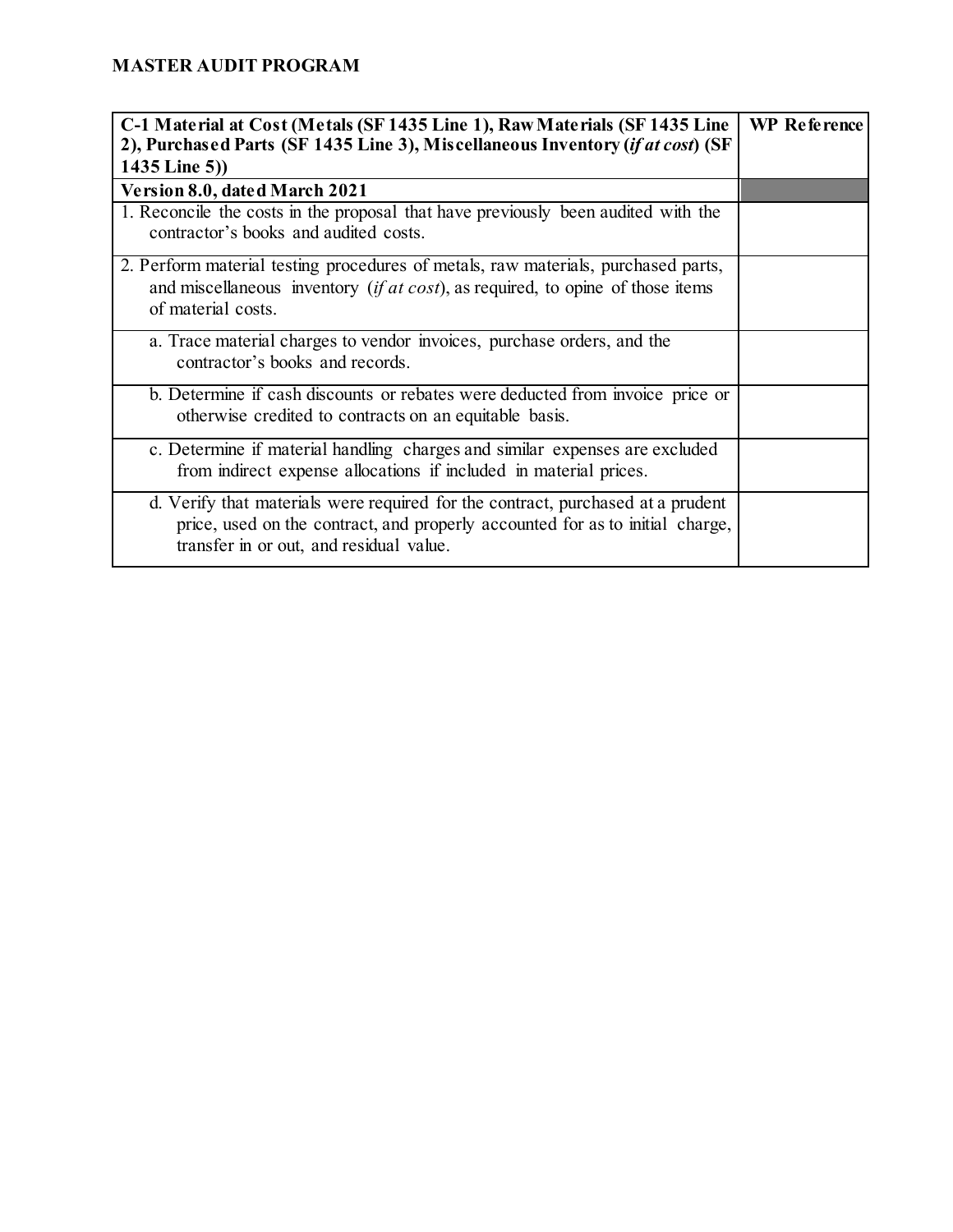| C-1 Material at Cost (Metals (SF 1435 Line 1), Raw Materials (SF 1435 Line<br>2), Purchased Parts (SF 1435 Line 3), Miscellaneous Inventory ( <i>if at cost</i> ) (SF                                                                                                                                                                                                                                        | <b>WP</b> Reference |
|--------------------------------------------------------------------------------------------------------------------------------------------------------------------------------------------------------------------------------------------------------------------------------------------------------------------------------------------------------------------------------------------------------------|---------------------|
| 1435 Line 5))                                                                                                                                                                                                                                                                                                                                                                                                |                     |
| 3. Termination Inventory - Obtain a copy of the Inventory Verification<br>Survey (SF 1423) and Inventory Disposal Report (SF 1424) from TCO to<br>assist in evaluating the reasonableness and allocability of the assigned<br>termination inventory. Requests to the TCO should be made in writing as<br>required by CAM Appendix B-107.                                                                     |                     |
| Note: Government technical personnel (external specialist) have primary<br>responsibility for verifying inventory quantities, quality, and physical<br>applicability (FAR $45.602$ ).                                                                                                                                                                                                                        |                     |
| If the SF 1423 is not available, perform alternative procedures to verify the<br>accuracy of the proposed inventory. Such procedures may include:                                                                                                                                                                                                                                                            |                     |
| If available, obtain the contractor-submitted Inventory Disposal Schedule<br>٠<br>(SF 1428) from the TCO to assist in evaluating the accuracy and<br>reasonableness of the assigned termination inventory. DFARS<br>252.2457004(b) requires contractors to submit the SF 1428 into the Plant<br>Clearance Automated Reutilization Screening System (PCARRS). The<br>SF 1428 is allowed to contain estimates. |                     |
| Perform substantive testing of inventory items for physical count and<br>٠<br>allocability to the terminated contract (SF 1423 Line 6, 16, 18a, 18b, and<br>19).                                                                                                                                                                                                                                             |                     |
| Determine if any portion of undelivered termination inventory has been<br>٠<br>lost or so damaged as to become undeliverable (normal spoilage is<br>expected as is inventory for which the Government has expressly assumed<br>the risk of loss). Question the costs if the contractor cannot account for<br>the undelivered termination inventory (SF 1423 Line 6 and 12).                                  |                     |
| If procedures cannot be performed to obtain sufficient appropriate evidence<br>related to the termination inventory, consider the materiality and determine if<br>reporting a scope limitation is necessary.                                                                                                                                                                                                 |                     |
| 4. Items Generally Unallowable - Review composition of material at cost to<br>determine existence and allowability of the following items:                                                                                                                                                                                                                                                                   |                     |
| Common items. Material that can be diverted to other work without loss<br>а.<br>to the contractor should be identified and questioned. (CAM 12-304.5)<br>(SF 1423 line 16)                                                                                                                                                                                                                                   |                     |
| b. Material acquired prior to date of contract. This item is ordinarily not<br>allowable except under certain circumstances. Ascertain reasons for<br>including in inventory and determine its validity. (CAM 12-304.3)                                                                                                                                                                                      |                     |
| Material acquired in unreasonable anticipation of delivery schedule<br>c.<br>requirements. (CAM 12-304.4) (SF 1423 Line 18a)                                                                                                                                                                                                                                                                                 |                     |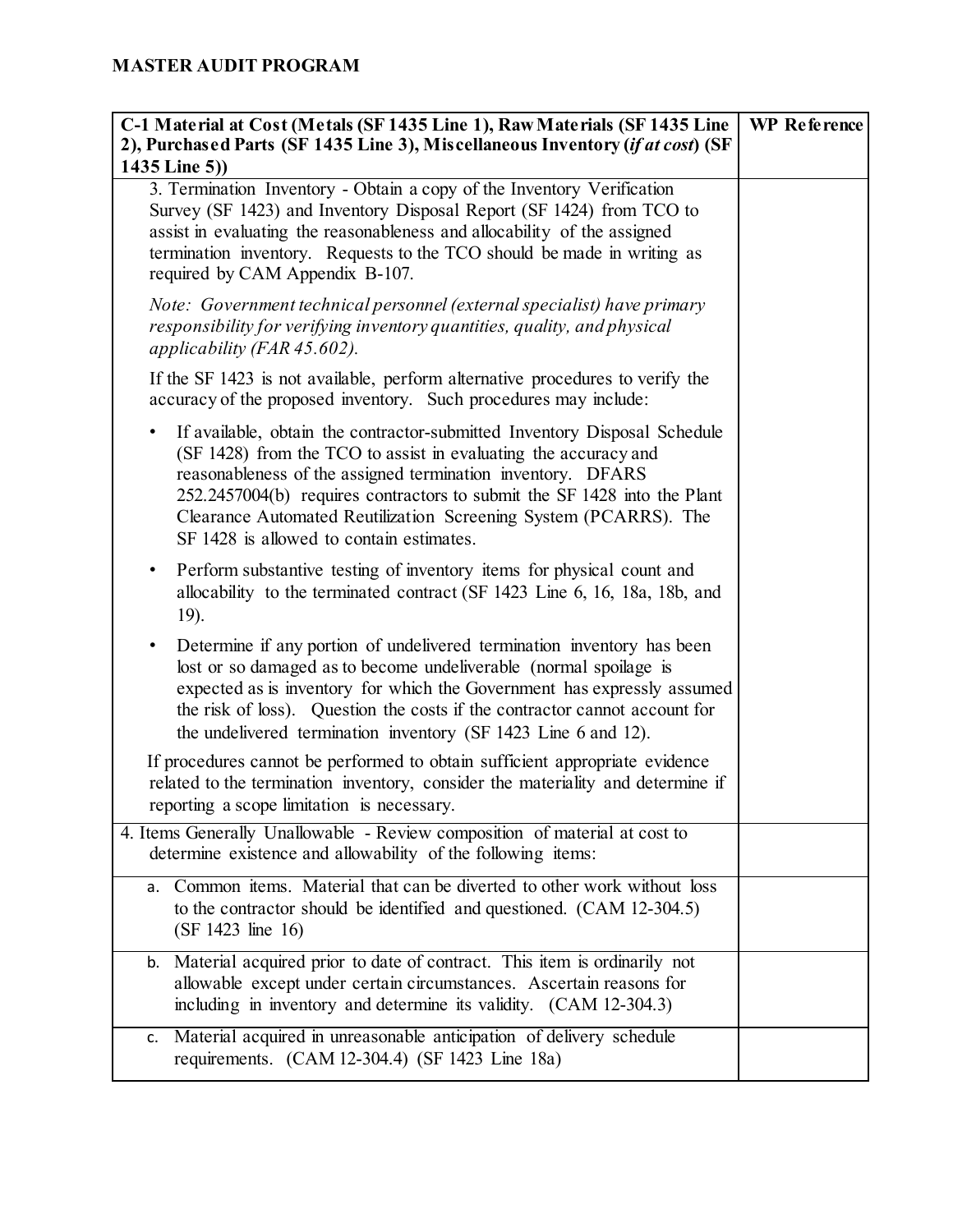| C-1 Material at Cost (Metals (SF 1435 Line 1), Raw Materials (SF 1435 Line<br>2), Purchased Parts (SF 1435 Line 3), Miscellaneous Inventory (if at cost) (SF<br>1435 Line 5))                                                                                                                                                                                                                                                                                                                                                                                                                                                                                                                                                                                               | <b>WP</b> Reference |
|-----------------------------------------------------------------------------------------------------------------------------------------------------------------------------------------------------------------------------------------------------------------------------------------------------------------------------------------------------------------------------------------------------------------------------------------------------------------------------------------------------------------------------------------------------------------------------------------------------------------------------------------------------------------------------------------------------------------------------------------------------------------------------|---------------------|
| d. Material items that could be returned to suppliers. Identify and question<br>the cost less supplier's restocking charge, transportation, and handling<br>charges. (CAM 12-304.8) (SF 1423 line 14)                                                                                                                                                                                                                                                                                                                                                                                                                                                                                                                                                                       |                     |
| e. Material received subsequent to termination. Evaluate the contractor's<br>rationale for incurring material costs after termination date. Examine<br>receiving reports and question any substantial shipments by suppliers after<br>notice of effective date of termination. (SF 1423 line 17)                                                                                                                                                                                                                                                                                                                                                                                                                                                                            |                     |
| Note: Generally, only costs associated with termination activities are<br>allowable after the effective date of the termination. $FAR 31.205-42(b)$<br>allows the contractor to recover post-termination costs (assuming costs meet<br>other allowability criteria) if the costs cannot reasonably be discontinued<br><i>immediately after notice of termination.</i>                                                                                                                                                                                                                                                                                                                                                                                                       |                     |
| If included in the contract, review the first article approval clause (FAR<br>f.<br>52.209-3 or FAR 52.209-4) to determine if it allows the Contracting<br>Officer, by written authorization, to authorize the Contractor to acquire<br>specific materials or components or to commence production to the extent<br>essential to meet the delivery schedules (specifically Alternate II). Until<br>first article approval is granted, only costs for the first article and costs<br>incurred under this authorization are allocable to this contract. If<br>Government approval of the first article was not obtained, question<br>production costs of items other than the first article or authorized in<br>writing by the Contracting Officer (SF 1423 line 18a and 19). |                     |
| 5. Evaluate the contractor's rationale for costs incurred after termination date.<br>Generally, only costs associated with termination activities are allowable<br>after the effective date of the termination. $FAR 31.205-42(b)$ allows the<br>contractor to recover post-termination costs (assuming costs meet other<br>allowability criteria) if the costs cannot reasonably be discontinued<br>immediately after notice of termination.                                                                                                                                                                                                                                                                                                                               |                     |
| 6. Verify that any questioned material costs also considers directly associated<br>costs that should be excluded/questioned (FAR $31.201-6(a)$ ).                                                                                                                                                                                                                                                                                                                                                                                                                                                                                                                                                                                                                           |                     |
| 7. Summarize the results including the conclusions, basis of proposed cost, and<br>audit evaluation.                                                                                                                                                                                                                                                                                                                                                                                                                                                                                                                                                                                                                                                                        |                     |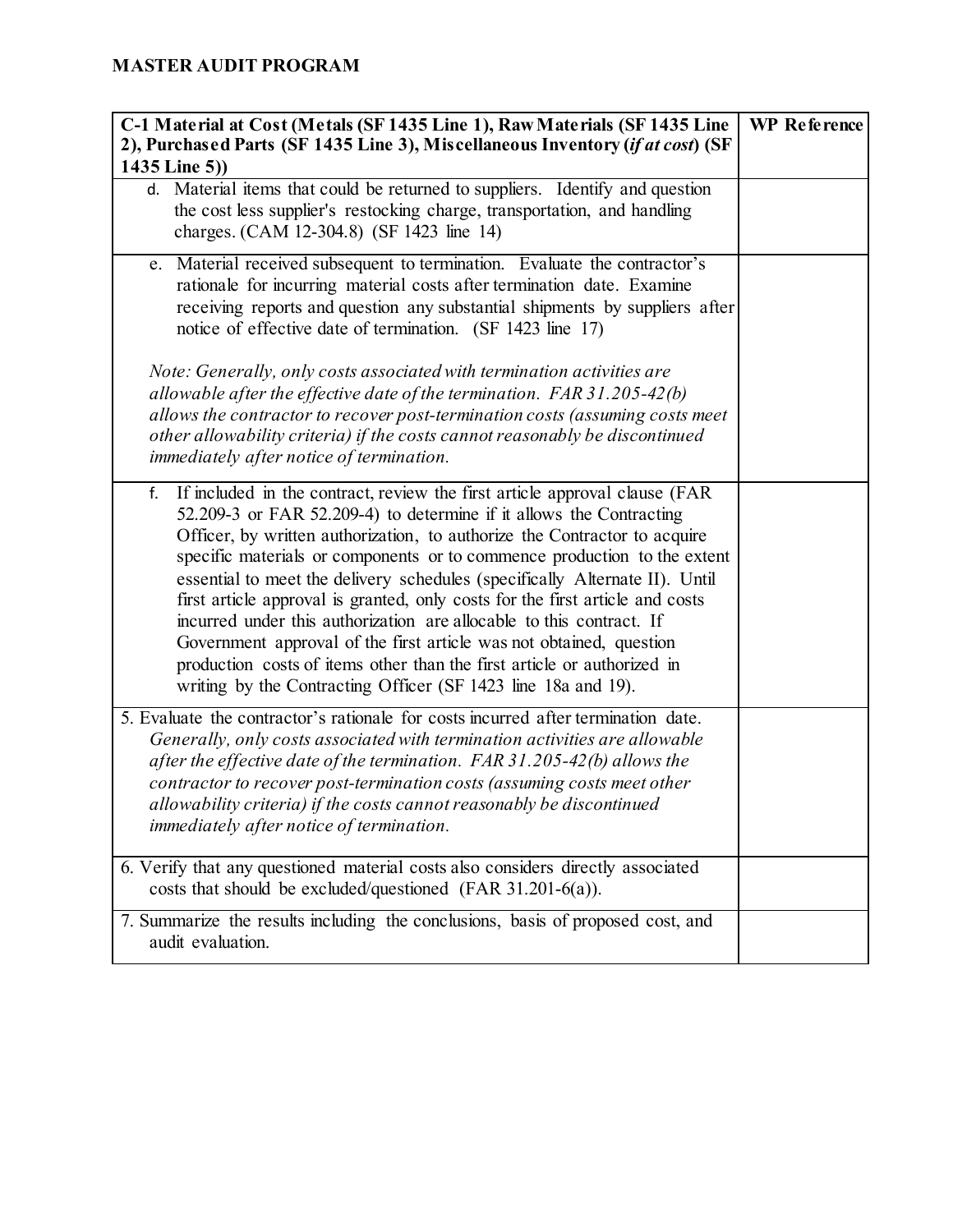| D-1 Processed Inventory (Finished Components (SF 1435 Line 4) and WIP<br>$(SF 1435$ Line 6))                                                                                                                                                                                                                                         | WP Reference |
|--------------------------------------------------------------------------------------------------------------------------------------------------------------------------------------------------------------------------------------------------------------------------------------------------------------------------------------|--------------|
| Version 8.0, dated March 2021                                                                                                                                                                                                                                                                                                        |              |
| 1. Direct Labor                                                                                                                                                                                                                                                                                                                      |              |
| a. Reconcile the costs in the proposal that have previously been audited<br>with the contractor's books and audited costs.                                                                                                                                                                                                           |              |
| b. Perform testing of direct labor costs, associated with the finished<br>components and work-in-process, as required, to opine on the costs.<br>Evaluate source documents for completeness and accuracy, and<br>determine if the charges comply with the terms of the contract and<br>FAR/CAS, as applicable. Tests should include: |              |
| • Actual Cost Basis: Trace labor charges to payroll records.                                                                                                                                                                                                                                                                         |              |
| Standard Cost Basis: Determine that standards used are consistent<br>$\bullet$<br>with standards in costing all work and that equitable adjustment has<br>been made for variances.                                                                                                                                                   |              |
| Estimated Cost Basis (If approved by TCO (FAR 49.206-1(c))<br>٠<br>Obtain and evaluate the supporting documentation for the estimates.                                                                                                                                                                                               |              |
| 2. Direct Materials                                                                                                                                                                                                                                                                                                                  |              |
| a. Reconcile the costs in the proposal that have previously been audited<br>with the contractor's books and audited costs.                                                                                                                                                                                                           |              |
| b. Perform procedures to test processed inventory and work-in-process, as<br>required to opine on the material costs. Evaluate source documents for<br>completeness and accuracy, and determine if the charges comply with<br>the terms of the contract and FAR/CAS, as applicable. Tests should<br>include:                         |              |
| Actual Cost Basis: Trace material charges to vendor invoices,<br>purchase orders, and the contractor's books and records.<br>Determine if cash discounts or rebates were deducted from invoice<br>price or otherwise credited to contracts on an equitable basis.                                                                    |              |
| Standard Cost Basis: Determine if standards used are consistent<br>with standards in costing all work and that equitable adjustment has<br>been made for variances.                                                                                                                                                                  |              |
| Estimated Cost Basis ( <i>If approved by TCO</i> ( <i>FAR</i> 49.206- $I(c)$ ):<br>٠<br>Obtain and evaluate the supporting documentation for the estimates.                                                                                                                                                                          |              |
| c. Determine if material handling charges and similar expenses are excluded<br>from indirect expense allocations if included in material prices.                                                                                                                                                                                     |              |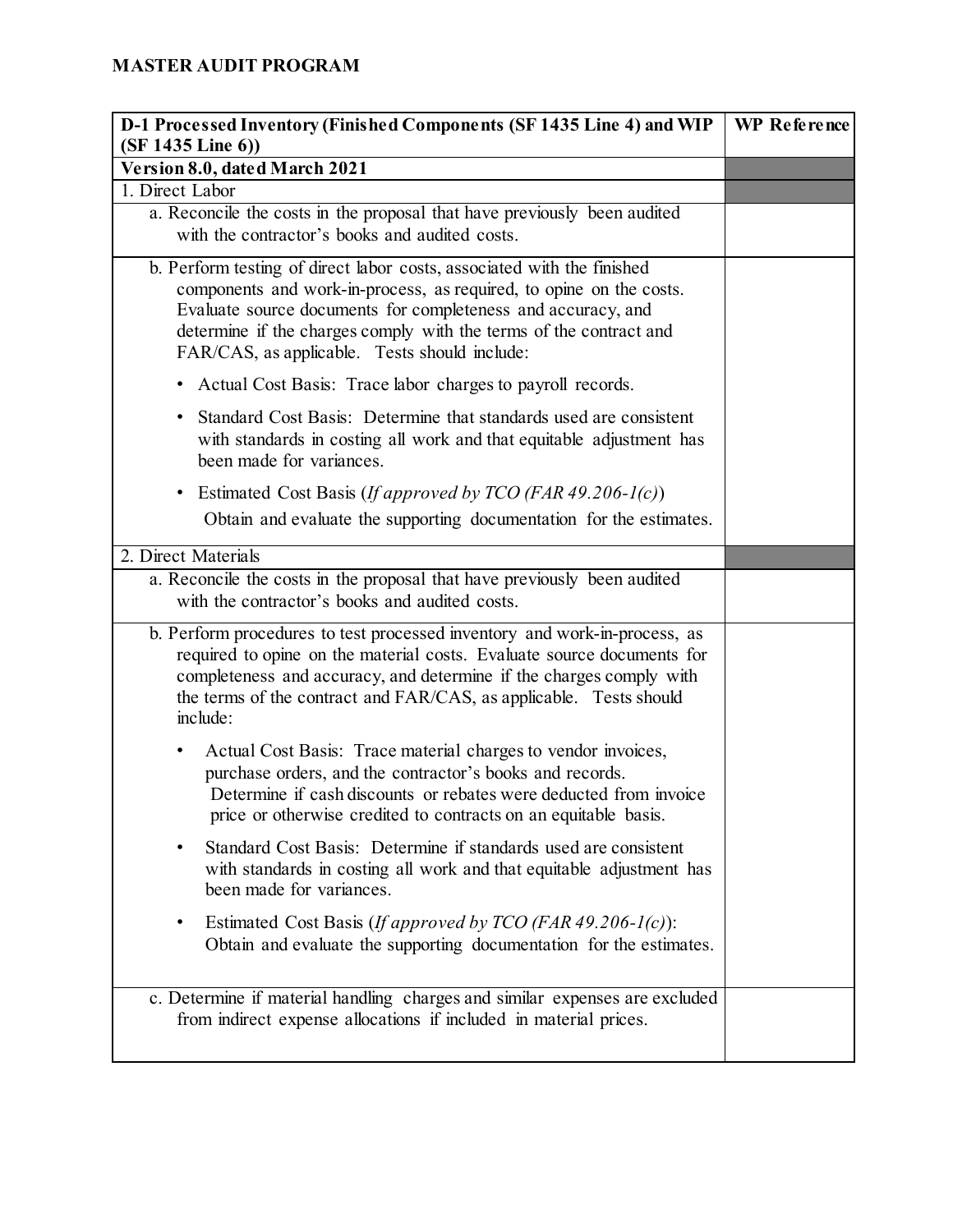| D-1 Processed Inventory (Finished Components (SF 1435 Line 4) and WIP<br>$(SF 1435$ Line 6))                                                                                                                                                                                                                                                                                                                                                                                  | WP Reference |
|-------------------------------------------------------------------------------------------------------------------------------------------------------------------------------------------------------------------------------------------------------------------------------------------------------------------------------------------------------------------------------------------------------------------------------------------------------------------------------|--------------|
| d. Determine if materials were required for the contract, purchased at a<br>prudent price, used on the contract, and properly accounted for as to<br>initial charge, transfer in or out, and residual value.                                                                                                                                                                                                                                                                  |              |
| 3. Indirect Expenses                                                                                                                                                                                                                                                                                                                                                                                                                                                          |              |
| a. Review the contract and the applicable modifications for contractspecific<br>indirect cost/rates. If the contract specifies indirect cost/rates, compare<br>the proposed indirect cost/rates to the contract and request explanations<br>for variances.                                                                                                                                                                                                                    |              |
| b. If indirect rates are not specified in the contract, evaluate the<br>reasonableness of the contractor's method and base period for the<br>allocation of indirect expenses. Verify that the base(s) properly: $(i)$<br>reflects the appropriate cost accounting period; and (ii) allocates indirect<br>cost to final cost objectives commensurate with the benefits received<br>$(CAM 6-606$ and $6-610.2$ ).                                                               |              |
| c. If the contractor's indirect costs for the years applicable to the proposal<br>have previously been negotiated, verify the contractor used the<br>negotiated rates. If the rates have been audited but not negotiated,<br>incorporate the results of the audited rates into this audit.                                                                                                                                                                                    |              |
| d. If the contractor's indirect costs have not been audited and the TCO<br>requires the indirect rate(s) be audited, perform the following<br>procedures or determine if there is a need to qualify the report if the<br>rates will not be audited.                                                                                                                                                                                                                           |              |
| Indirect Account Analysis (CAM 6-608.2c). Perform transaction<br>٠<br>testing on accounts such as critical or sensitive accounts, new<br>accounts, and accounts with large variances to obtain sufficient<br>appropriate evidence to support an opinion on allowability,<br>allocability, and reasonableness of these costs.                                                                                                                                                  |              |
| Indirect Allocation Bases. Evaluate the contractor's indirect cost<br>allocation base(s) for equity and consistency and compliance with<br>generally accepted accounting principles, FAR 31.203(c) and CAS<br>410 and 418, if applicable. Verify that the base(s) properly: (i)<br>reflect(s) the appropriate cost accounting period; and $(ii)$ allocates<br>indirect cost to final cost objectives commensurate with the benefits<br>received $(CAM 6-606$ and $6-610.2$ ). |              |
| e. Determine if terminated inventory cost excludes indirect costs not<br>properly allocable because of the completion stage of the terminated<br>inventory (e.g., packing, shipping, and inspection).                                                                                                                                                                                                                                                                         |              |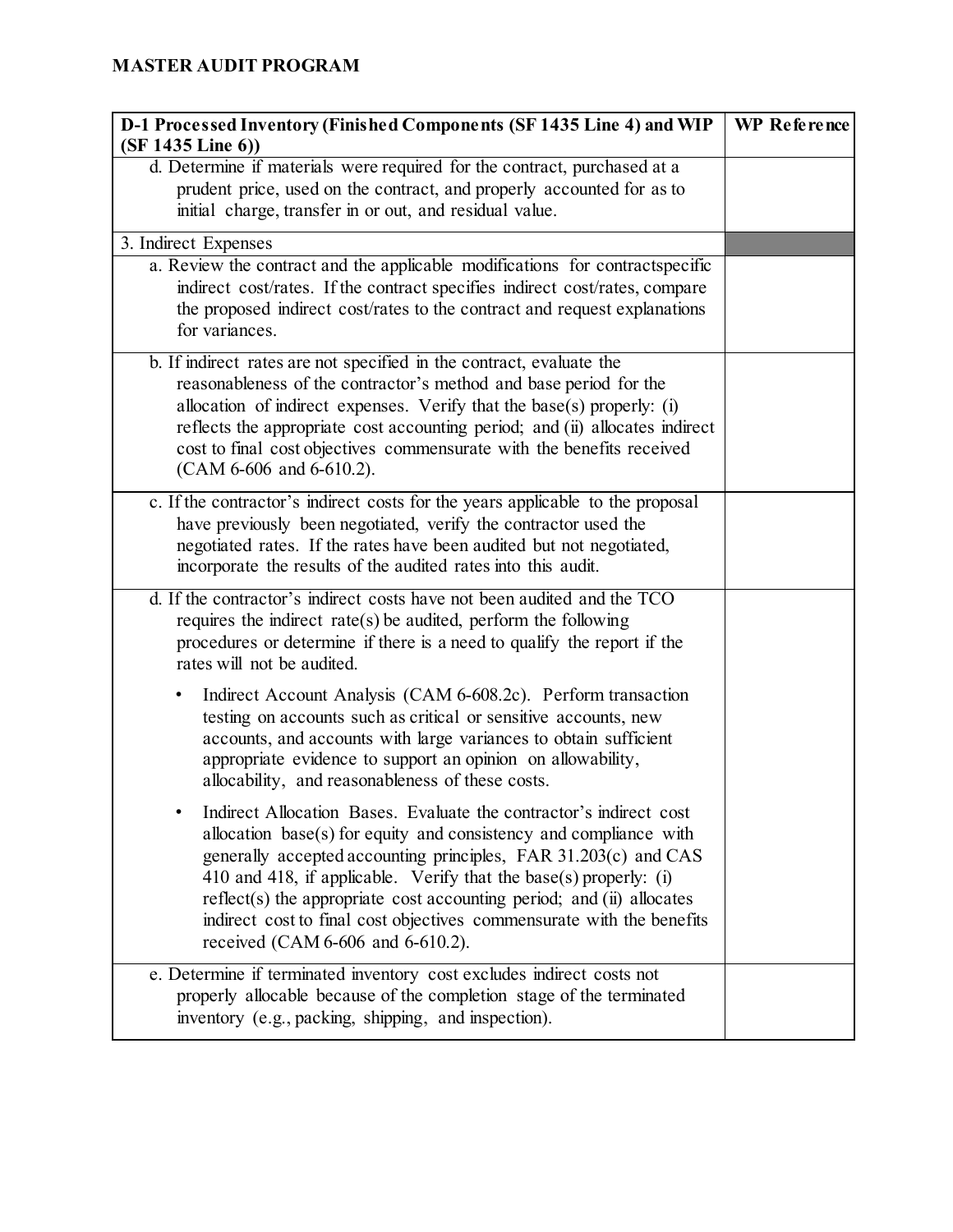| D-1 Processed Inventory (Finished Components (SF 1435 Line 4) and WIP<br>$(SF 1435$ Line 6))                                                                                                                                                                                                                                                                                    | WP Reference |
|---------------------------------------------------------------------------------------------------------------------------------------------------------------------------------------------------------------------------------------------------------------------------------------------------------------------------------------------------------------------------------|--------------|
| f. Determine if costs for functions normally charged indirect and<br>reclassified as direct for this termination are excluded from indirect<br>allocations. Items charged consistently indirect according to a<br>contractor established or disclosed practice may be properly charged as<br>direct costs under Settlement Expenses in a termination settlement<br>proposal.    |              |
| 4. Direct Material Physical Inventory:                                                                                                                                                                                                                                                                                                                                          |              |
| a. Obtain a copy of the Inventory Verification Survey (SF 1423) and<br>Inventory Disposal Report (SF 1424) from the TCO to assist in<br>evaluating the reasonableness and allocability of the assigned<br>termination inventory. Requests to the TCO should be made in writing<br>as required by CAM Appendix B-107.                                                            |              |
| (Note: Government technical personnel (external specialist) have prime<br>responsibility for verifying termination inventory quantities, quality,<br>and physical applicability (FAR $45.602$ ).)                                                                                                                                                                               |              |
| If the SF 1423 is not available, perform alternative procedures to verify<br>the accuracy of the proposed inventory. Such procedures may include:                                                                                                                                                                                                                               |              |
| If available, obtain the contractor-submitted Inventory Disposal<br>٠<br>Schedule (SF 1428) from the TCO to assist in evaluating the<br>accuracy and reasonableness of the assigned termination inventory.                                                                                                                                                                      |              |
| Perform substantive testing of inventory items for physical count<br>٠<br>and allocability to the terminated contract. (SF 1423 Line 6, 16,<br>18a, 18b, and 19)                                                                                                                                                                                                                |              |
| Determine if any portion of undelivered termination inventory has<br>٠<br>been lost or so damaged as to become undeliverable (normal<br>spoilage is expected, as is inventory for which the Government has<br>expressly assumed the risk of loss). Question the costs if the<br>contractor cannot account for the undelivered termination inventory.<br>(SF 1423 Line 6 and 12) |              |
| If procedures cannot be performed to obtain sufficient appropriate<br>evidence related to the termination inventory, consider the materiality<br>and determine if reporting a cope limitation is necessary.                                                                                                                                                                     |              |
| b. Inventory Items Generally Unallowable - Review composition of<br>termination inventory to determine existence and allowability of the<br>following items:                                                                                                                                                                                                                    |              |
| (1) Common items. Material that can be diverted to other work without<br>loss to the contractor should be identified and questioned (CAM 12-<br>304.5) (SF 1423 Line 16).                                                                                                                                                                                                       |              |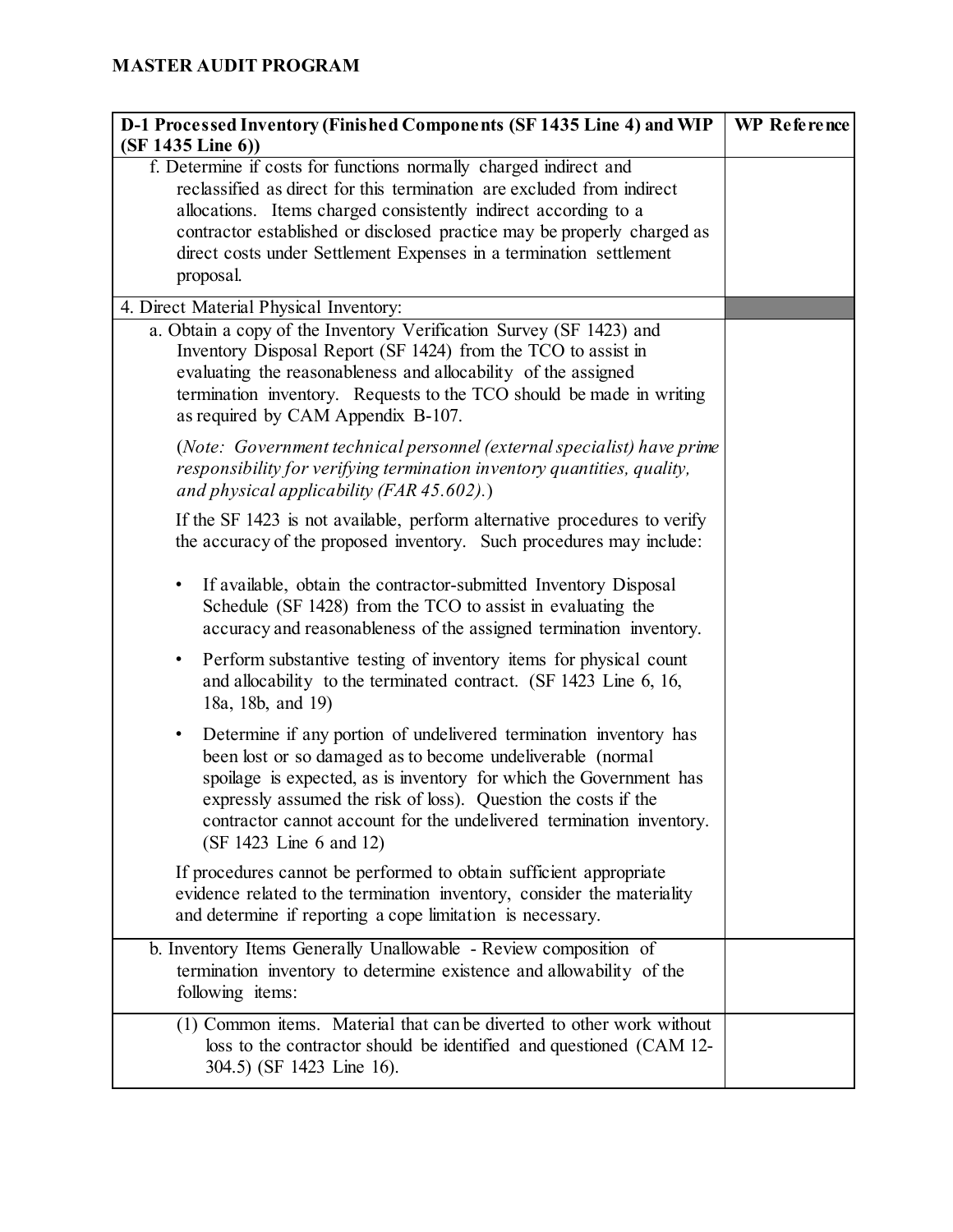| D-1 Processed Inventory (Finished Components (SF 1435 Line 4) and WIP<br>(SF 1435 Line 6))                                                                                                                                                                                                                                                                                                                                                                                                                                                                                                                                                                                                                                                                               | WP Reference |
|--------------------------------------------------------------------------------------------------------------------------------------------------------------------------------------------------------------------------------------------------------------------------------------------------------------------------------------------------------------------------------------------------------------------------------------------------------------------------------------------------------------------------------------------------------------------------------------------------------------------------------------------------------------------------------------------------------------------------------------------------------------------------|--------------|
| (2) Material produced in unreasonable anticipation of delivery schedule<br>requirements (CAM 12-304.4) (SF 1423 Line 18a).                                                                                                                                                                                                                                                                                                                                                                                                                                                                                                                                                                                                                                               |              |
| (3) Production losses. If proposed, determine the reasonableness and<br>allocability of the production losses to the terminated effort. Costs<br>of the termination inventory should not include production loss costs<br>allocable to units shipped (CAM 12-304.6).                                                                                                                                                                                                                                                                                                                                                                                                                                                                                                     |              |
| (4) Rejected work. Determine the extent to which the settlement<br>proposal includes rejected work (CAM 12-304.7).                                                                                                                                                                                                                                                                                                                                                                                                                                                                                                                                                                                                                                                       |              |
| Nonreworkable rejects should not be included in the inventory<br>schedule. Costs are recoverable, however, as part of the<br>termination settlement if allocable to the terminated portion of<br>the contract.                                                                                                                                                                                                                                                                                                                                                                                                                                                                                                                                                           |              |
| Reworkable rejects should be listed on inventory schedules and<br>$\bullet$<br>costed at contract price less the estimated cost of rework.<br>Evaluate the reasonableness of the contractor's estimated cost of<br>rework. Make the TCO aware of the reworkable rejects in<br>inventory.                                                                                                                                                                                                                                                                                                                                                                                                                                                                                 |              |
| c. If included in the contract, review the first article approval clause (FAR<br>52.209-3 or FAR 52.209-4) to determine if it allows the Contracting<br>Officer, by written authorization, to authorize the Contractor to acquire<br>specific materials or components or to commence production to the<br>extent essential to meet the delivery schedules (specifically Alternate<br>II). Until first article approval is granted, only costs for the first article<br>and costs incurred under this authorization are allocable to this contract.<br>If Government approval of the first article was not obtained, question<br>production costs of items other than the first article or authorized in<br>writing by the Contracting Officer (SF 1423 Line 18a and 19). |              |
| d. Evaluate the contractor's rationale for costs incurred after termination<br>date.                                                                                                                                                                                                                                                                                                                                                                                                                                                                                                                                                                                                                                                                                     |              |
| (Generally, only costs associated with termination activities are<br>allowable after the effective date of the termination. $FAR 31.205-42(b)$<br>allows the contractor to recover post-termination costs (assuming costs<br>meet other allowability criteria) if the costs cannot reasonably be<br>discontinued immediately after notice of termination.)                                                                                                                                                                                                                                                                                                                                                                                                               |              |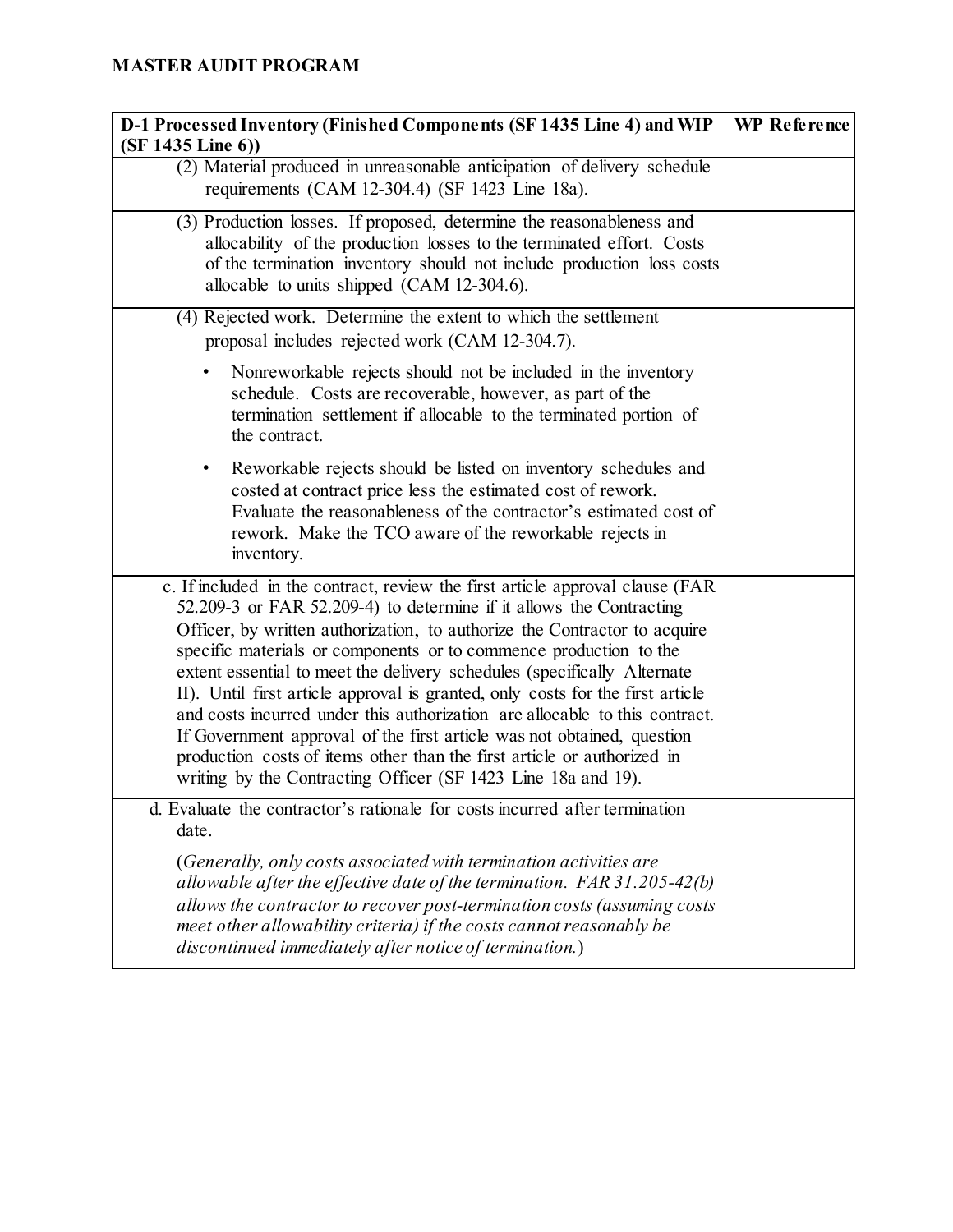| D-1 Processed Inventory (Finished Components (SF 1435 Line 4) and WIP                                                                                                                                                                                                                                                                                                         | WP Reference |
|-------------------------------------------------------------------------------------------------------------------------------------------------------------------------------------------------------------------------------------------------------------------------------------------------------------------------------------------------------------------------------|--------------|
| $(SF 1435$ Line 6))                                                                                                                                                                                                                                                                                                                                                           |              |
| 5. Determine if proposed post-termination costs exclude unabsorbed costs -<br>CAM 12-305.7b (e.g., occupancy costs that would have been allocated to                                                                                                                                                                                                                          |              |
| the contract if not terminated are not allowable as costs continuing after<br>termination).                                                                                                                                                                                                                                                                                   |              |
| Note: The Armed Services Board of Contract Appeals has held that<br>unabsorbed overhead is related to the contractor's existence as an ongoing<br>organization and is not a continuing cost of a terminated contract; further<br>the Government is not a guarantor of the contractor's continuing overhead<br>nor is such intended by the language in the termination clause. |              |
| 6. Verify that any questioned costs also consider directly associated costs that<br>should be excluded/questioned (FAR $31.201-6(a)$ ).                                                                                                                                                                                                                                       |              |
| 7. Summarize the results including the conclusions, basis of proposed cost, and<br>audit evaluation.                                                                                                                                                                                                                                                                          |              |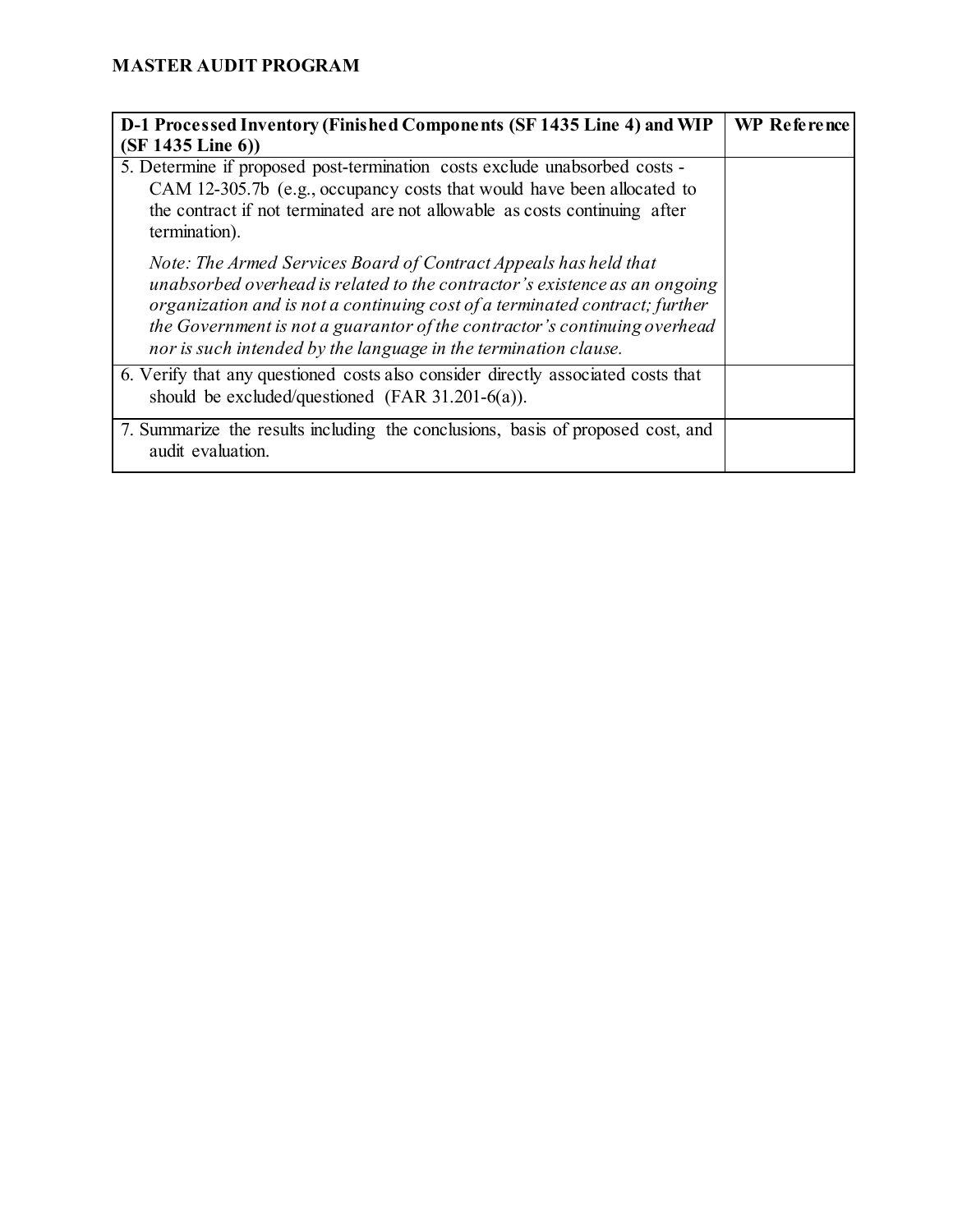| E-1 Special Tooling and Special Test Equipment (SF 1435 Line 7)                                                                                                                                                            | <b>WP</b> Reference |
|----------------------------------------------------------------------------------------------------------------------------------------------------------------------------------------------------------------------------|---------------------|
| Version 7.0, dated July 2020                                                                                                                                                                                               |                     |
| 1. Special tooling and special test equipment (CAM 12-304.13 and 12304.14).                                                                                                                                                |                     |
| a. Verify that items claimed in this category qualify under the definitions<br>in FAR 2.101b.                                                                                                                              |                     |
| b. Determine if Special Tooling and Special Test Equipment status and<br>method for reimbursement of the cost were previously determined ( <i>i.e.</i><br>specific requirement in the RFI or during contract negotiation). |                     |
| 2. Testing of special tooling and special test equipment, for allowability,<br>allocability, and reasonableness.                                                                                                           |                     |
| 3. Verify the special tooling and special test equipment was not purchased<br>before the date of the contract and tooling does not exceed the contract<br>requirements.                                                    |                     |
| 4. Summarize the results including the conclusions, basis of proposed cost, and<br>audit evaluation.                                                                                                                       |                     |

| F-1 Other Costs (SF 1435 Line 8)                                                                                                                                                                                                                                                                                                                                                                                                          | <b>WP Reference</b> |
|-------------------------------------------------------------------------------------------------------------------------------------------------------------------------------------------------------------------------------------------------------------------------------------------------------------------------------------------------------------------------------------------------------------------------------------------|---------------------|
| Version 8.0, dated March 2021                                                                                                                                                                                                                                                                                                                                                                                                             |                     |
| 1. Reconcile the costs in the proposal that have previously been audited with<br>the contractor's books and audited costs.                                                                                                                                                                                                                                                                                                                |                     |
| 2. Perform testing of other costs for allowability, allocability, and<br>reasonableness.                                                                                                                                                                                                                                                                                                                                                  |                     |
| 3. Evaluate the contractor's rationale for costs incurred after termination date.<br>Generally, only costs associated with termination activities are allowable<br>after the effective date of termination. FAR $31.205-42(b)$ allows the<br>contractor to recover post-termination costs (assuming costs meet other<br>allowability criteria) if the costs cannot reasonably be discontinued<br>immediately after notice of termination. |                     |
| 4. Verify that any questioned other direct cost also considers directly associated<br>costs that should be excluded/questioned (FAR $31.201-6(a)$ ).                                                                                                                                                                                                                                                                                      |                     |
| 5. Summarize the results including the conclusions, basis of proposed cost, and<br>audit evaluation.                                                                                                                                                                                                                                                                                                                                      |                     |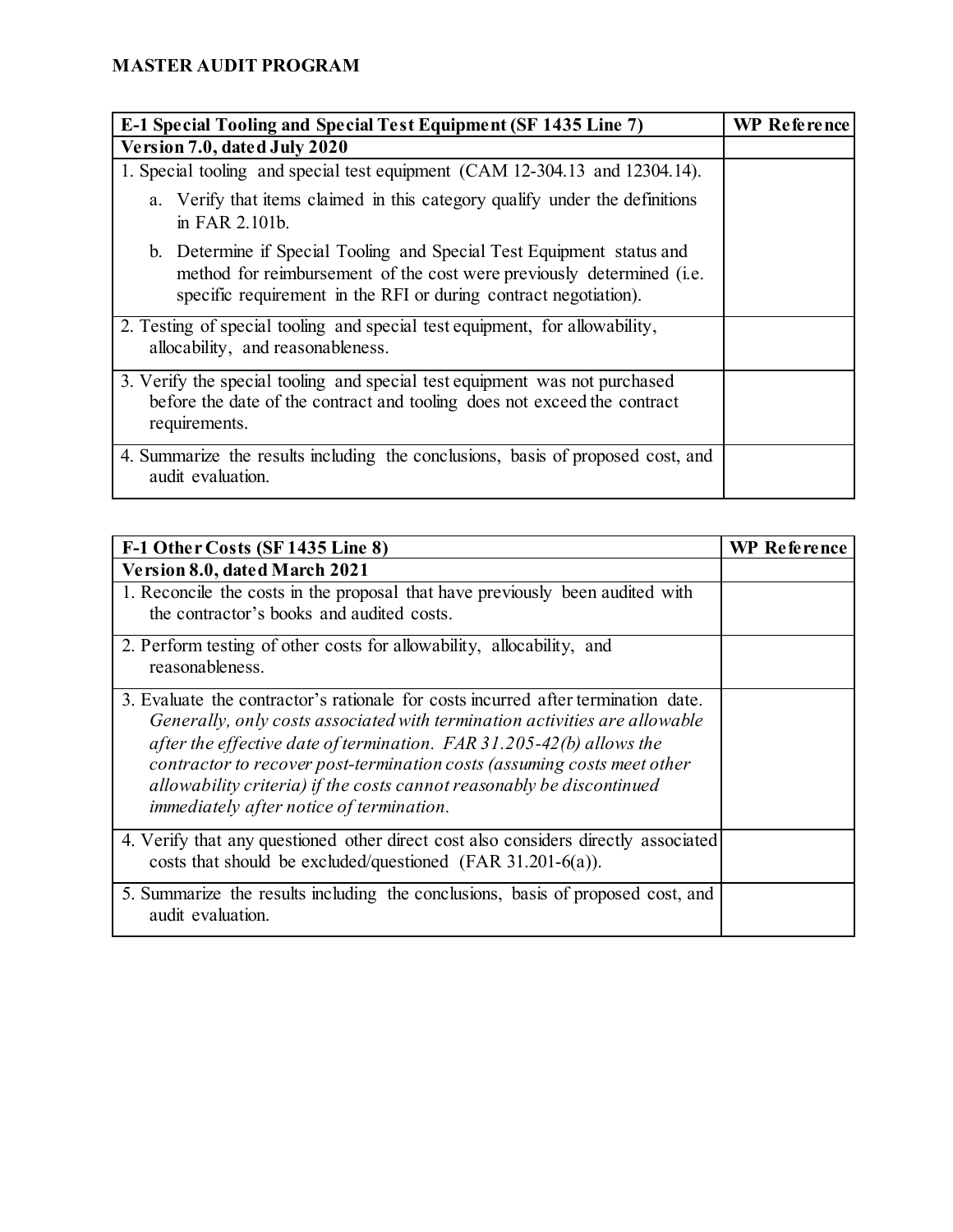| G-1 Proposed G&A Expenses (SF 1435 Line 9)                                      | <b>WP</b> Reference |
|---------------------------------------------------------------------------------|---------------------|
| Version 8.0, dated March 2021                                                   |                     |
| Techniques for auditing G&A expenses are discussed in CAM, Chapter 6,           |                     |
| Section 6.                                                                      |                     |
| 1. Review the contract and the applicable modifications for a contract specific |                     |
| G&A cost/rate. If the contract specifies a G&A cost/rate, compare the           |                     |
| G&A cost/rate to the contract and request explanations for variances.           |                     |
| 2. If a G&A rate is not specified in the contract, evaluate the reasonableness  |                     |
| of the contractor's method and base period for the allocation of G&A            |                     |
| expenses. Verify that the base properly: (i) reflects the appropriate cost      |                     |
| accounting period; and (ii) allocates indirect costs to final cost objective    |                     |
| commensurate with the benefits received (CAM 6-606 and 6-610.2).                |                     |
| 3. If the contractor's G&A expenses for the years applicable to the proposal    |                     |
| have previously been negotiated, verify the contractor used the negotiated      |                     |
| rate. If the G&A expenses have been audited or will completed in time to        |                     |
| incorporate the results into this audit, but not negotiated, incorporate the    |                     |
| results of the rates into this audit.                                           |                     |
| 4. If the contractor's G&A expenses have not been audited and the TCO           |                     |
| requires the rate be audited, perform the following procedures or               |                     |
| determine if there is a need to qualify the report if the rates will not be     |                     |
| audited.                                                                        |                     |
| a. Indirect Account Analysis (CAM 6-608.2c). Perform transaction                |                     |
| testing on accounts such as critical or sensitive accounts, new                 |                     |
| accounts, and accounts with large variances to obtain sufficient,               |                     |
| appropriate evidence to support an opinion on allowability,                     |                     |
| allocability, and reasonableness of these costs.                                |                     |
| b. Indirect Allocation Base. Evaluate the contractor's indirect cost            |                     |
| allocation base(s) for equity and consistency and compliance with               |                     |
| generally accepted accounting principles, FAR 31.203(c) and CAS                 |                     |
| 410, if applicable. Verify that the base properly: (i) reflect(s) the           |                     |
| appropriate cost accounting period; and (ii) allocates indirect cost to         |                     |
| final cost objectives commensurate with the benefits received (CAM              |                     |
| 6-606 and 6-610.2).                                                             |                     |
|                                                                                 |                     |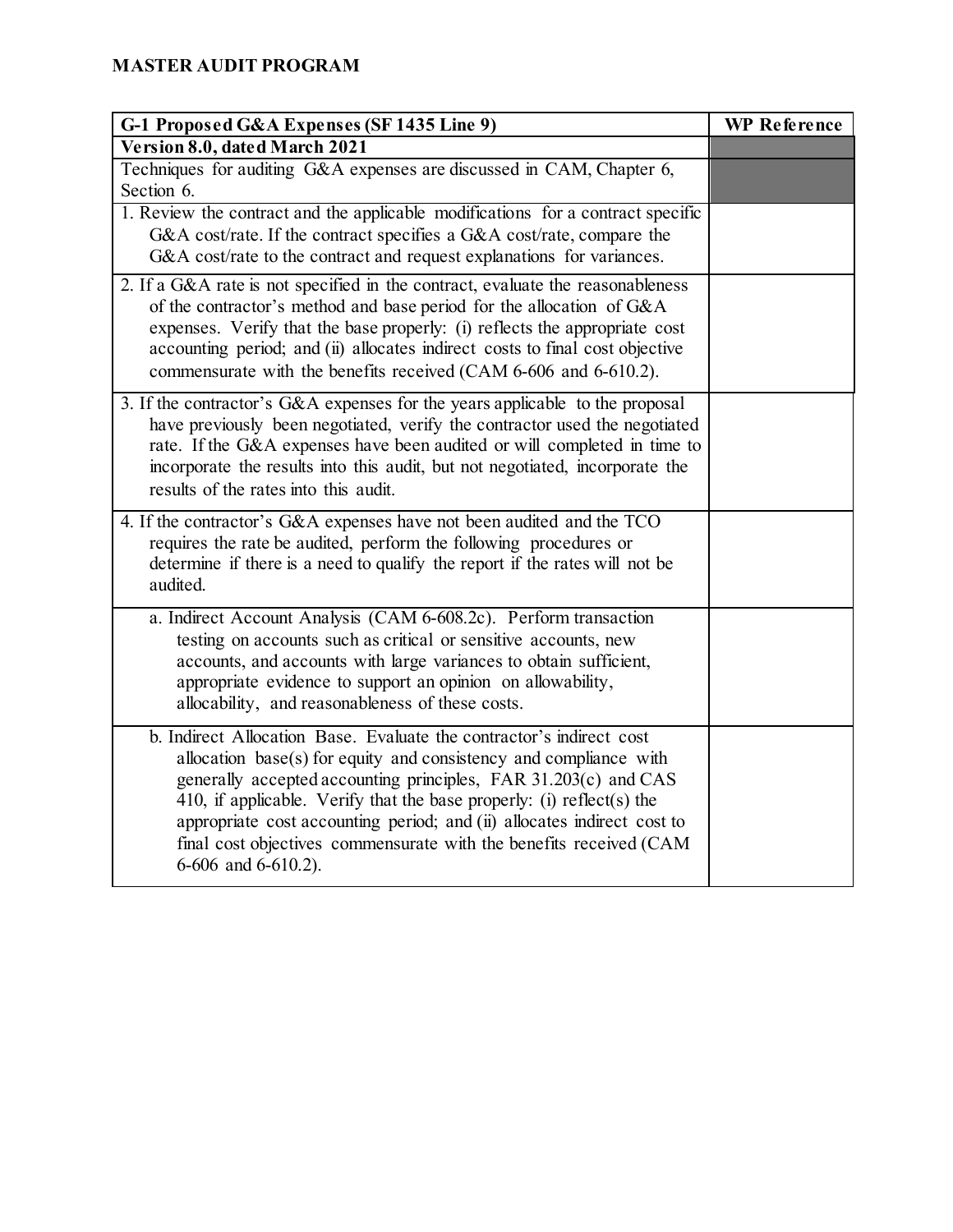| G-1 Proposed G&A Expenses (SF 1435 Line 9)                                                                                                                                                                                                                                                                                                                    | <b>WP Reference</b> |
|---------------------------------------------------------------------------------------------------------------------------------------------------------------------------------------------------------------------------------------------------------------------------------------------------------------------------------------------------------------|---------------------|
| c. Cost of Money. If the submission includes cost of money rates,<br>compare the amounts on the CASB-CMF form, Facilities Capital Cost<br>of Money Factors Computation to source documents and verify the<br>accuracy of the contractor's calculations.                                                                                                       |                     |
| • Verify claimed cost of money complies with the provisions of CAS<br>414 (if applicable) and FAR 31.205-10.                                                                                                                                                                                                                                                  |                     |
| • Verify the contractor used the same base to allocate the other<br>expenses included in the cost pool.                                                                                                                                                                                                                                                       |                     |
| • Verify the contractor used applicable cost of money rate for that<br>fiscal year $(CAM 8-414.2)$ .                                                                                                                                                                                                                                                          |                     |
| 5. Determine if costs for functions normally charged G&A and reclassified as<br>direct for this termination are excluded from G&A allocations. Items<br>charged consistently as G&A according to a contractor established or<br>disclosed practice may be properly charged as direct costs under<br>Settlement Expenses in a termination settlement proposal. |                     |
| 6. Determine if proposed post-termination costs exclude unabsorbed costs -<br>CAM 12-305.7b (e.g., occupancy costs that would have been allocated to<br>the contract if not terminated are not allowable as costs continuing after<br>termination).<br>Note: The Armed Services Board of Contract Appeals has held that                                       |                     |
| unabsorbed overhead is related to the contractor's existence as an<br>ongoing organization and is not a continuing cost of a terminated                                                                                                                                                                                                                       |                     |
| contract; further the Government is not a guarantor of the contractor's<br>continuing overhead nor is such intended by the language in the<br>termination clause.                                                                                                                                                                                             |                     |
| 7. Determine if questioned G&A costs consider directly associated costs that<br>should be questioned (FAR $31.201-6(a)$ ).                                                                                                                                                                                                                                    |                     |
| 8. Summarize the results including the conclusions, basis of proposed cost,<br>and audit evaluation.                                                                                                                                                                                                                                                          |                     |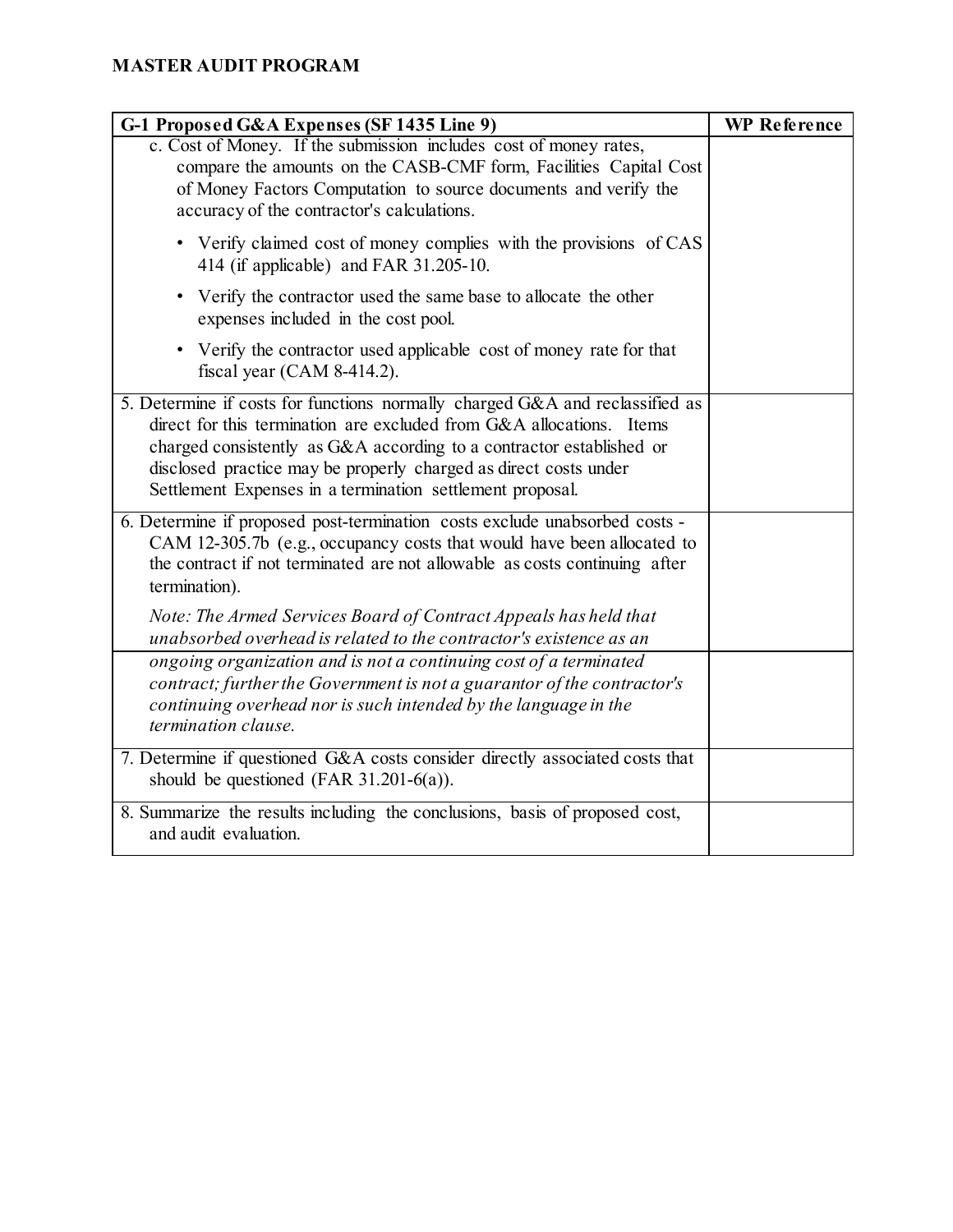| H-1 Profit (SF 1435 Line 11)                                                                                                                                                                                                                                                                                                                                                                                                                    | <b>WP</b> Reference |
|-------------------------------------------------------------------------------------------------------------------------------------------------------------------------------------------------------------------------------------------------------------------------------------------------------------------------------------------------------------------------------------------------------------------------------------------------|---------------------|
| Version 8.0, dated March 2021                                                                                                                                                                                                                                                                                                                                                                                                                   |                     |
| If the TCO or requestor will review and recalculate the profit, to eliminate<br>duplication of effort, remove profit from the audit scope (refer to step 1.g. in<br>WP B-01). The auditor's responsibility is to provide as much information as<br>possible to assist the TCO in negotiating a fair profit or a fair loss<br>adjustment. The following financial factors should be developed and<br>included when possible in the audit report. |                     |
| 1. Using the estimated percentage of completion and estimate to complete<br>obtained in WP section B, compute the profit and/or loss which would<br>have been experienced had the contract not been terminated.                                                                                                                                                                                                                                 |                     |
| Note: If the contract has been terminated at an early stage of the<br>contract and calculating a loss percentage is too speculative, use<br>professional judgement to determine if obtaining the information is<br>warranted.                                                                                                                                                                                                                   |                     |
| 2. Profit is not allowable if the contract would have resulted in a loss at<br>completion (FAR 49-203). If a loss contract is indicated, compute the<br>adjustment for loss as required (CAM 12-308).                                                                                                                                                                                                                                           |                     |
| 3. Profit is not allowed on (a) work not performed due to the termination, $(b)$<br>subcontract material and services that have not been delivered to the<br>prime contractor as of the effective date of the termination, or $(c)$<br>settlement expenses (FAR 49.202 and CAM 12-307a). Report instances<br>that include profit applied to these types of costs.                                                                               |                     |
| 4. If all attempts to evaluate profit or loss on the terminated contract are<br>unsuccessful, set out the following considerations for the TCO:                                                                                                                                                                                                                                                                                                 |                     |
| a. Rate of profit contemplated at time contract was negotiated.                                                                                                                                                                                                                                                                                                                                                                                 |                     |
| b. Rate of profit realized on completed items.                                                                                                                                                                                                                                                                                                                                                                                                  |                     |
| c. Average rate of profit on similar products or similar lines.                                                                                                                                                                                                                                                                                                                                                                                 |                     |
| d. Other concerns related to fee or profit that the TCO should be made<br>aware of.                                                                                                                                                                                                                                                                                                                                                             |                     |
| 5. Summarize the results including the conclusions, basis of proposed cost,<br>and audit evaluation.                                                                                                                                                                                                                                                                                                                                            |                     |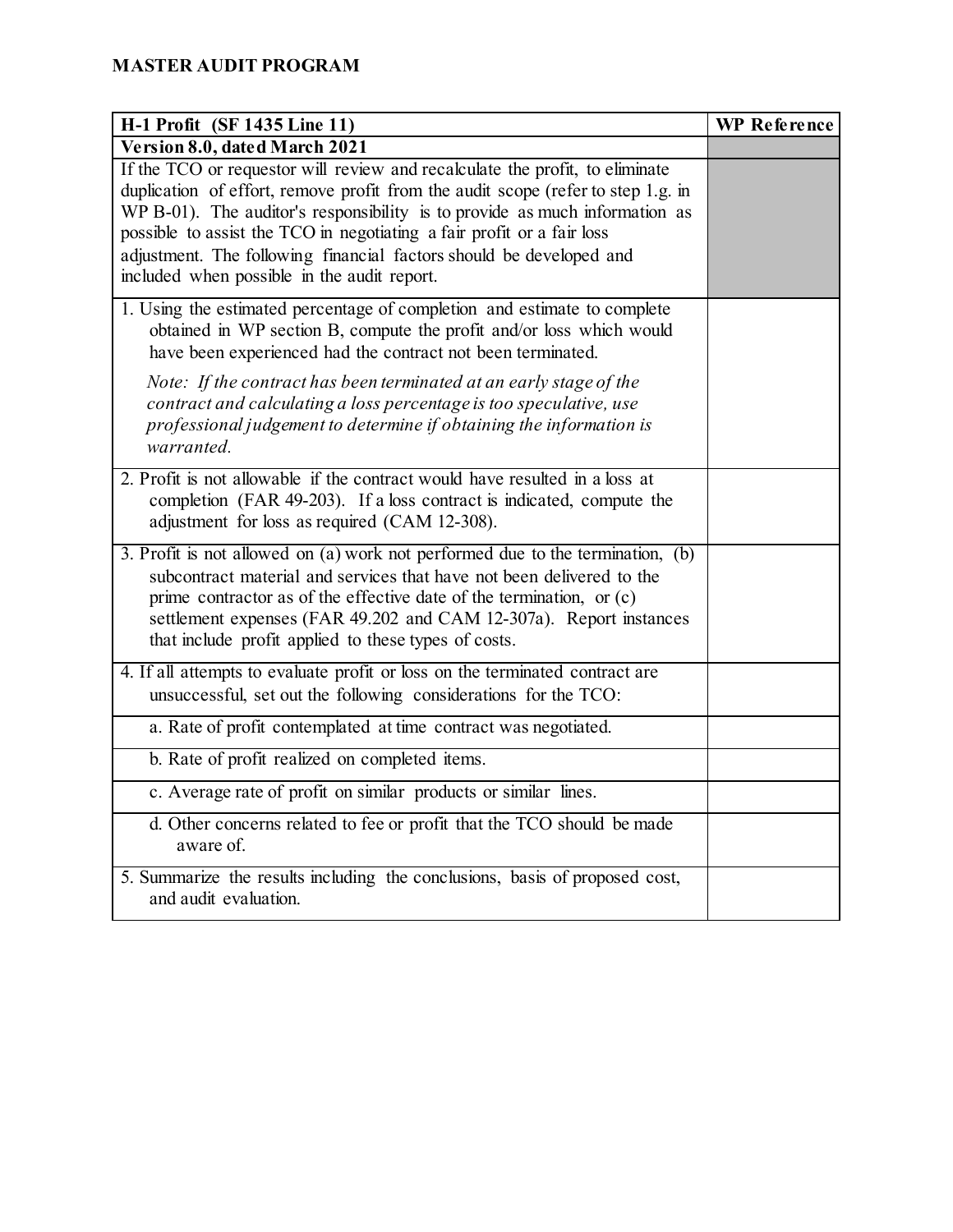| I-1 Proposed Settlement Expenses (SF 1435 Line 12)                                                                                                                                                                                                                                                                                                                                                                                                                                                             | <b>WP</b> Reference |
|----------------------------------------------------------------------------------------------------------------------------------------------------------------------------------------------------------------------------------------------------------------------------------------------------------------------------------------------------------------------------------------------------------------------------------------------------------------------------------------------------------------|---------------------|
| Version 8.0, dated March 2021                                                                                                                                                                                                                                                                                                                                                                                                                                                                                  |                     |
| 1. Reconcile the incurred costs claimed to the contractor's books and records.<br>Reconcile claimed estimated future costs to supporting documentation.                                                                                                                                                                                                                                                                                                                                                        |                     |
| 2. Perform testing of proposed settlement expenses for allowability,<br>allocability, and reasonableness if they are actual costs.                                                                                                                                                                                                                                                                                                                                                                             |                     |
| Note: FAR 31.205-42(e) defines the types of costs comprising Settlement<br>Expenses. They frequently include other items such as initial costs,<br>Worker Adjustment and Retraining Notification (WARN), severance pay,<br>rental costs on unexpired leases, legal costs, travel costs, or other costs<br>continuing after termination (CAM 12-305). The loss of useful value on<br>special tooling, special machinery and equipment, or special test<br>equipment may also be claimed as settlement expenses. |                     |
| 3. Determine if indirect costs allocated to settlement expense effort comply<br>with the limits defined in FAR 31.205-42 $(g)$ .                                                                                                                                                                                                                                                                                                                                                                               |                     |
| 4. Verify that no settlement expenses are claimed in Lines 1 through 9 of SF<br>1435.                                                                                                                                                                                                                                                                                                                                                                                                                          |                     |
| 5. Verify profit is not applied to settlement expenses. Settlement expenses<br>are incurred after termination, and profit is not applicable (CAM 12307a.<br>and FAR $49.202(a)$ ).                                                                                                                                                                                                                                                                                                                             |                     |
| 6. Verify that any questioned settlement costs also consider directly<br>associated costs that should be excluded/questioned (FAR 31.201-6(a)).                                                                                                                                                                                                                                                                                                                                                                |                     |
| 7. Summarize the results including the conclusions, basis of proposed cost,<br>and audit evaluation.                                                                                                                                                                                                                                                                                                                                                                                                           |                     |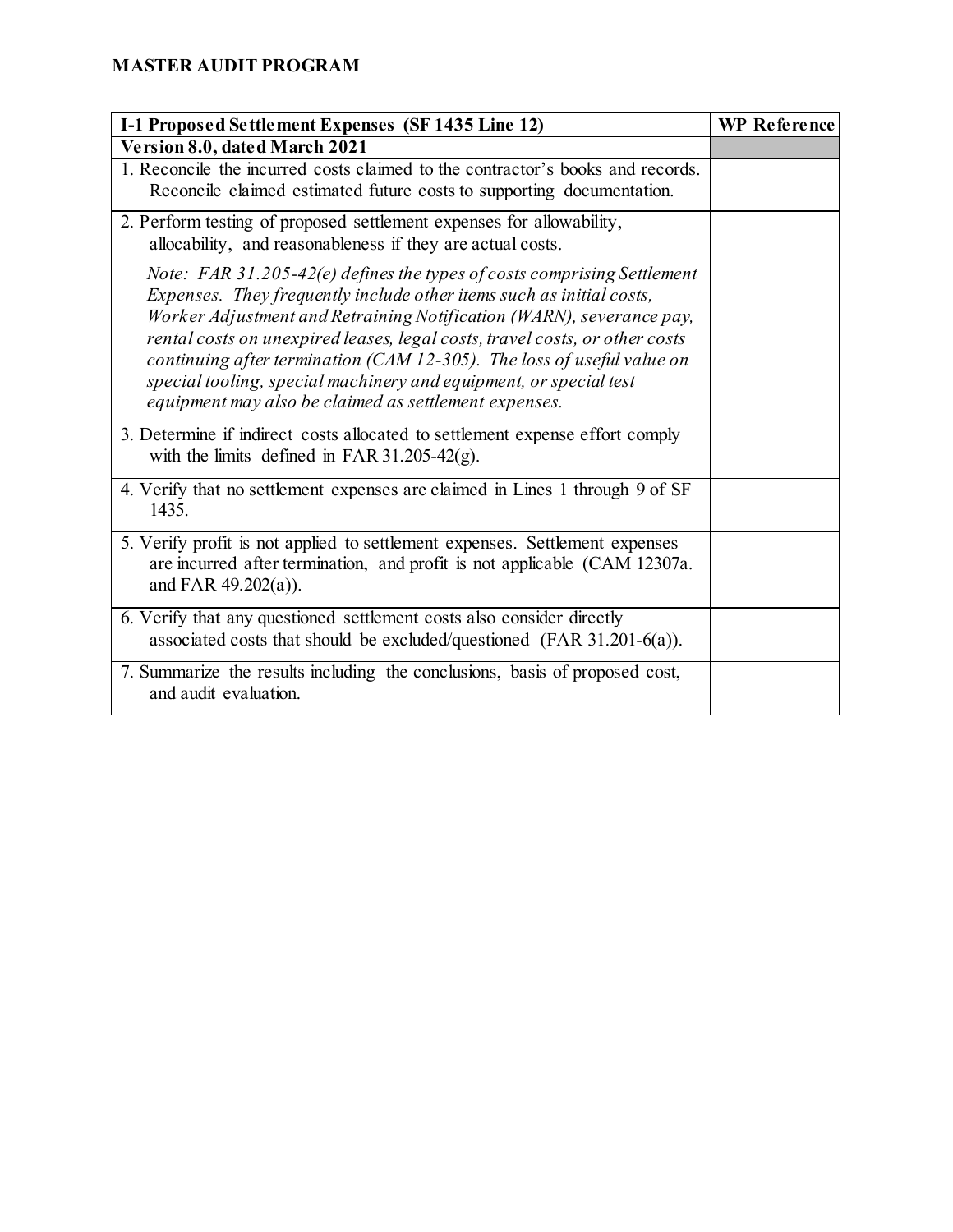| J-1 Proposed Settlement With Subcontractors (SF 1435 Line 14)                                                                                                                                                                                                                                                                                                                                                                                                                                       | <b>WP</b> Reference |
|-----------------------------------------------------------------------------------------------------------------------------------------------------------------------------------------------------------------------------------------------------------------------------------------------------------------------------------------------------------------------------------------------------------------------------------------------------------------------------------------------------|---------------------|
| Version 8.0, dated March 2021                                                                                                                                                                                                                                                                                                                                                                                                                                                                       |                     |
| 1. Evaluate contractor support demonstrating prompt termination of all<br>subcontractors, unless directed otherwise by the TCO, to the extent that<br>they relate to the performance of the terminated prime work.                                                                                                                                                                                                                                                                                  |                     |
| 2. Evaluate the basis of proposed settlements with subcontractors.                                                                                                                                                                                                                                                                                                                                                                                                                                  |                     |
| a. If subcontract settlement amount is based on "Judgments and Arbitration<br>award" determine compliance with FAR 49.108-5 for allowability.                                                                                                                                                                                                                                                                                                                                                       |                     |
| b. For subcontractor settlements at \$100,000 or less, determine if the TOC<br>has given written authorization to the prime contractor to conclude<br>settlement of subcontract termination and obtain prime contractor<br>documentation for settled subcontracts. If the TCO did not provide<br>authorization for subcontractor settlement, determine the need for<br>evaluation. See FAR 49.108.4 - Authorization for Subcontract<br>Settlements without Approval or Ratification for details.    |                     |
| c. For subcontract settlements over \$100,000, determine if the TCO<br>examined and approved or ratified subcontractor settlement proposals<br>(FAR 49.108-3 and CAM 12-203). If approved, obtain the TCO's<br>written notification of approval and coordinate with the TCO to<br>determine if further evaluation is needed. If settlement proposals were<br>examined but not approved, contact the TCO to discuss concerns, obtain<br>written notifications and determine the need for evaluation. |                     |
| 3. Determine whether the settlement costs with subcontractors are properly<br>classified as performance cost or settlement expense.                                                                                                                                                                                                                                                                                                                                                                 |                     |
| 4. Determine if indirect expenses allocated to subcontract proposals are limited<br>to those specified in FAR 31.205-42(h).                                                                                                                                                                                                                                                                                                                                                                         |                     |
| 5. Incorporate the results of any subcontractor assist audits. (Include in the<br>exhibit under Line 14 of the SF 1435.)                                                                                                                                                                                                                                                                                                                                                                            |                     |
| 6. Summarize the results including the conclusions, basis of proposed cost, and<br>audit evaluation.                                                                                                                                                                                                                                                                                                                                                                                                |                     |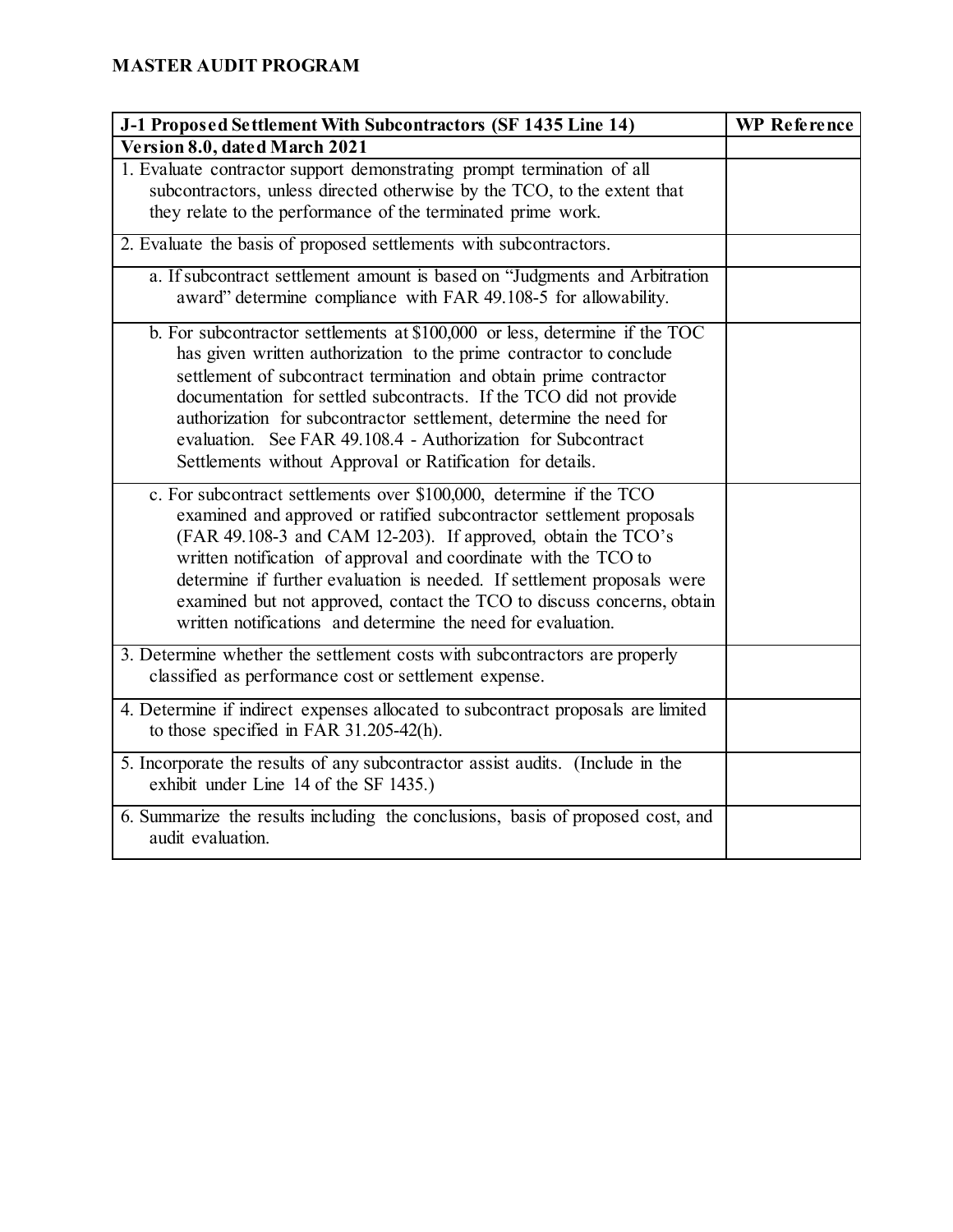| K-1 Miscellaneous (Acceptable Finished Products (SF 1435 Line 15),<br>Disposal and Other Credits (SF 1435 Line 17), Advanced/Progress &<br>Partial Payments (SF 1435 Line 19), and Miscellaneous Steps)                                                                                                                                 | <b>WP</b> Reference |
|-----------------------------------------------------------------------------------------------------------------------------------------------------------------------------------------------------------------------------------------------------------------------------------------------------------------------------------------|---------------------|
| Version 8.0, dated March 2021                                                                                                                                                                                                                                                                                                           |                     |
| 1. Acceptable Finished Products (SF 1435 Line 15):                                                                                                                                                                                                                                                                                      |                     |
| a. Determine whether the completed items were fully accepted by<br>comparing to the proposed amounts to the inventory verification survey<br>(SF 1423).                                                                                                                                                                                 |                     |
| b. Perform physical inspections, as necessary, to determine that the<br>completed end items exist and have not been shipped.                                                                                                                                                                                                            |                     |
| c. Test the finished product costs to verify the costs are proposed at contract<br>price, adjusted for savings in freight or other charges, together with any<br>credits for their purchase, retention, or sale.                                                                                                                        |                     |
| d. Perform testing of the estimated cost of rework to determine if<br>reworkable rejects included in acceptable finished products are priced<br>at the contract price (adjusted for any savings in freight or other<br>charges, together with any credits for their purchase, retention, or sale)<br>less the estimated cost of rework. |                     |
| 2. Disposal and Other Credits (SF 1435 Line 17) - Review the supporting<br>documentation for the proposed disposal and other credits to determine if<br>the credits are consistent with the amounts approved by the plant clearance<br>officer (FAR 45.602-1(c)) (CAM 12-311).                                                          |                     |
| 3. Advanced, Progress & Partial Payments (SF 1435 Line 19) - Reconcile the<br>prior payments from SF 1435 Schedule H to the contractor's books and<br>other supporting documentation (CAM 12-312).                                                                                                                                      |                     |
| 4. Verify the information furnished in Section I of SF 1435 for accuracy and<br>completeness by comparing the information with contractual documents,<br>the termination notice, and shipping records (e.g., DD Form 250).                                                                                                              |                     |
| 5. For complete terminations, verify that costs assigned to Items 1 through 9<br>(SF 1435) represent costs incurred only to date of termination. For partial<br>terminations, verify that costs assigned to Items 1 through 9 (SF 1435)<br>represent costs incurred to the completion date of the continued portion of<br>the contract. |                     |
| 6. Summarize the results including the conclusions, basis of proposed cost, and<br>audit evaluation.                                                                                                                                                                                                                                    |                     |